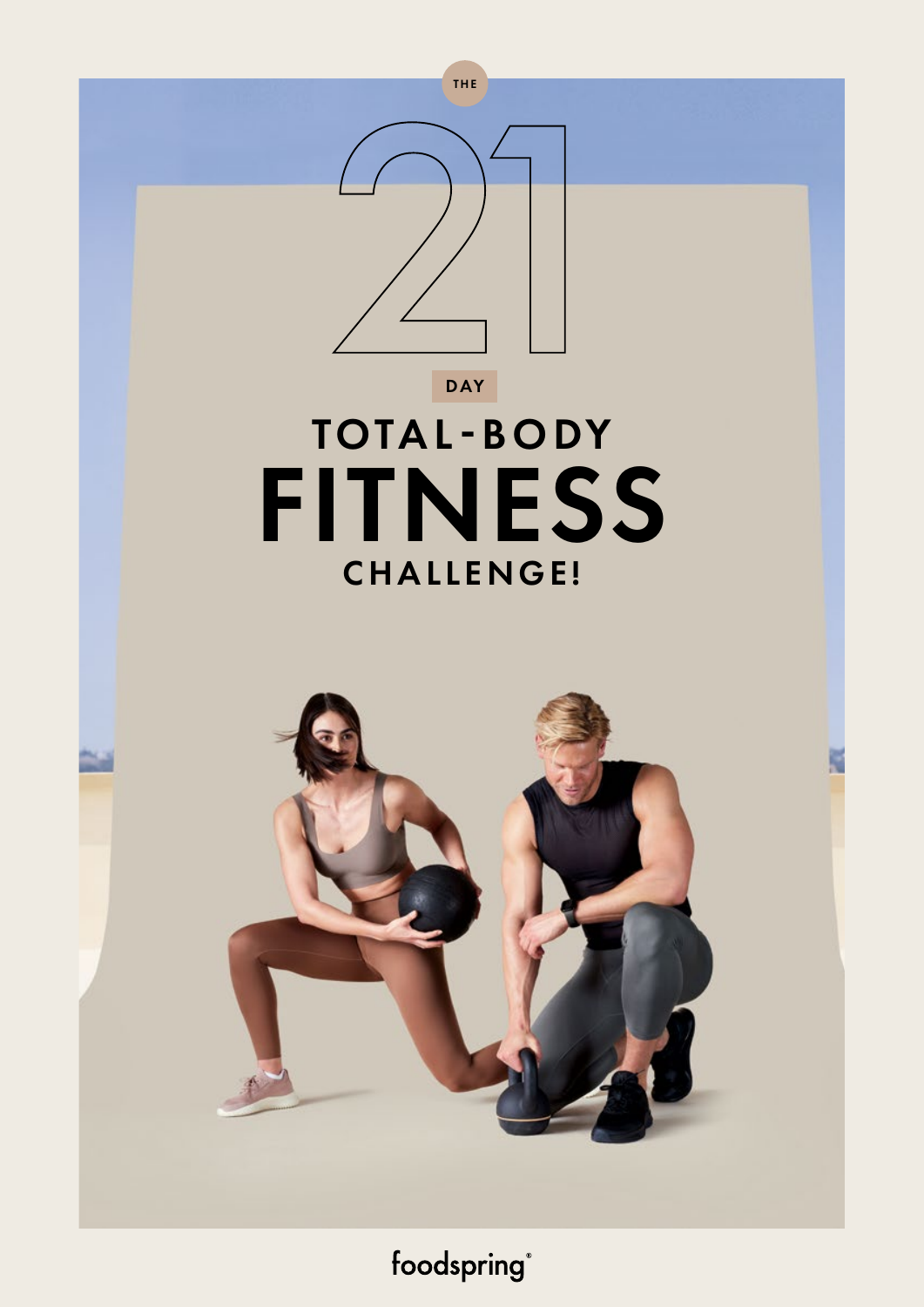# Table of Contents

| Welcome to the 21-Day Total-Body Fitness Challenge! |    |  |  |  |
|-----------------------------------------------------|----|--|--|--|
| Your training plan                                  | 3  |  |  |  |
| How the plan works                                  | 4  |  |  |  |
| The exercises<br>Upper body A                       | 9  |  |  |  |
| Lower body A                                        | 13 |  |  |  |
| Upper body B                                        | 16 |  |  |  |
| Lower body B                                        | 19 |  |  |  |
| Week 1 - Start your training strong                 | 23 |  |  |  |
| Week 2 - Keep at it!                                | 25 |  |  |  |
| Week 3 - Be proud of yourself!                      | 27 |  |  |  |
| Your nutrition checklist                            | 29 |  |  |  |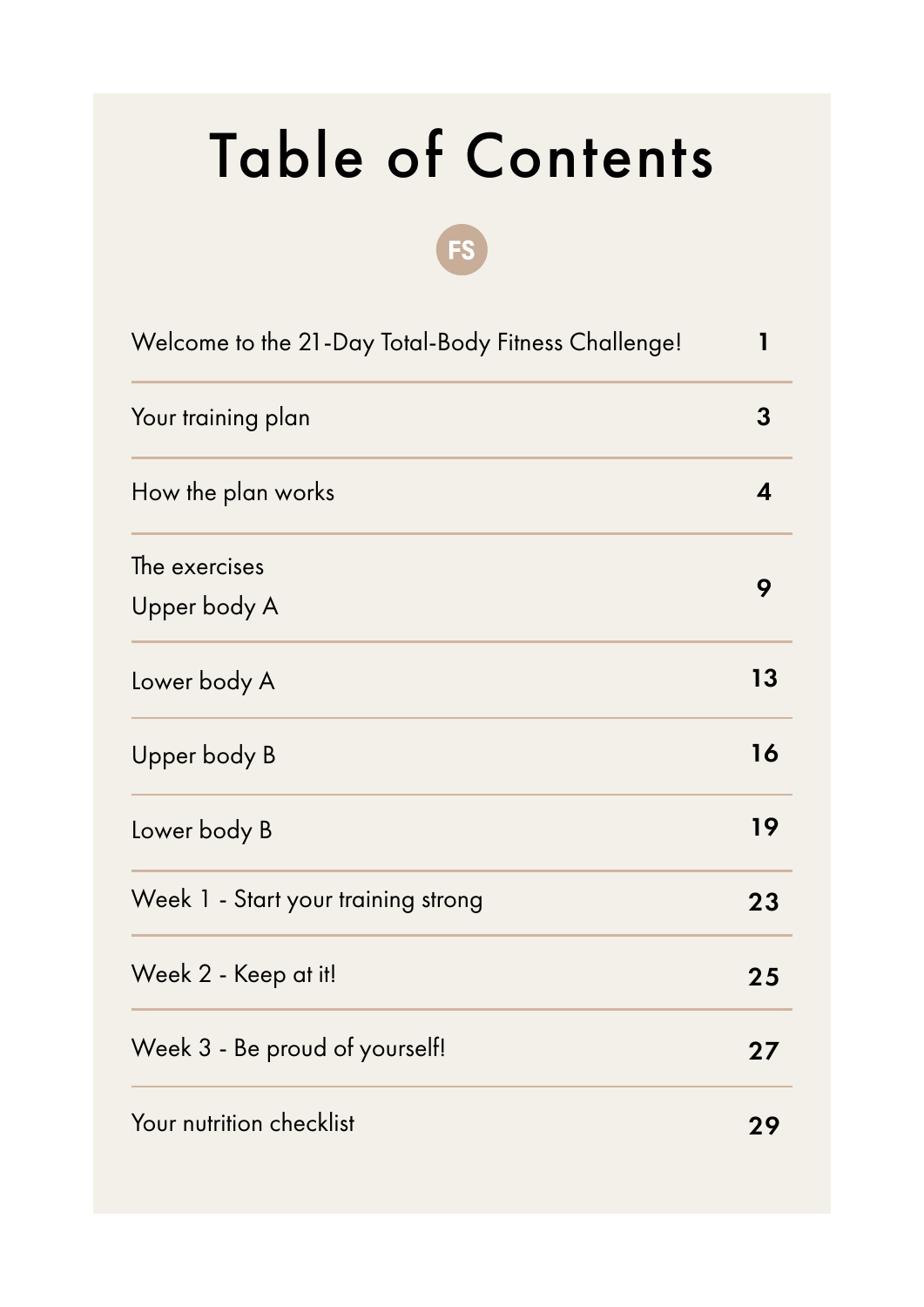

# Ready For a Reset?

If you want to get stronger, make fitness part of your routine, and eat healthier, then our 21-Day Total-Body Fitness Challenge is the perfect way to start your new

lifestyle! Everything you need can be found in this 3-week training program designed to work your entire body, build stronger muscles, and push your endurance. You'll also find valuable tips on healthy eating and how to implement them in everyday life.

#### READY?

#### LET'S START YOUR WORKOUT PLAN!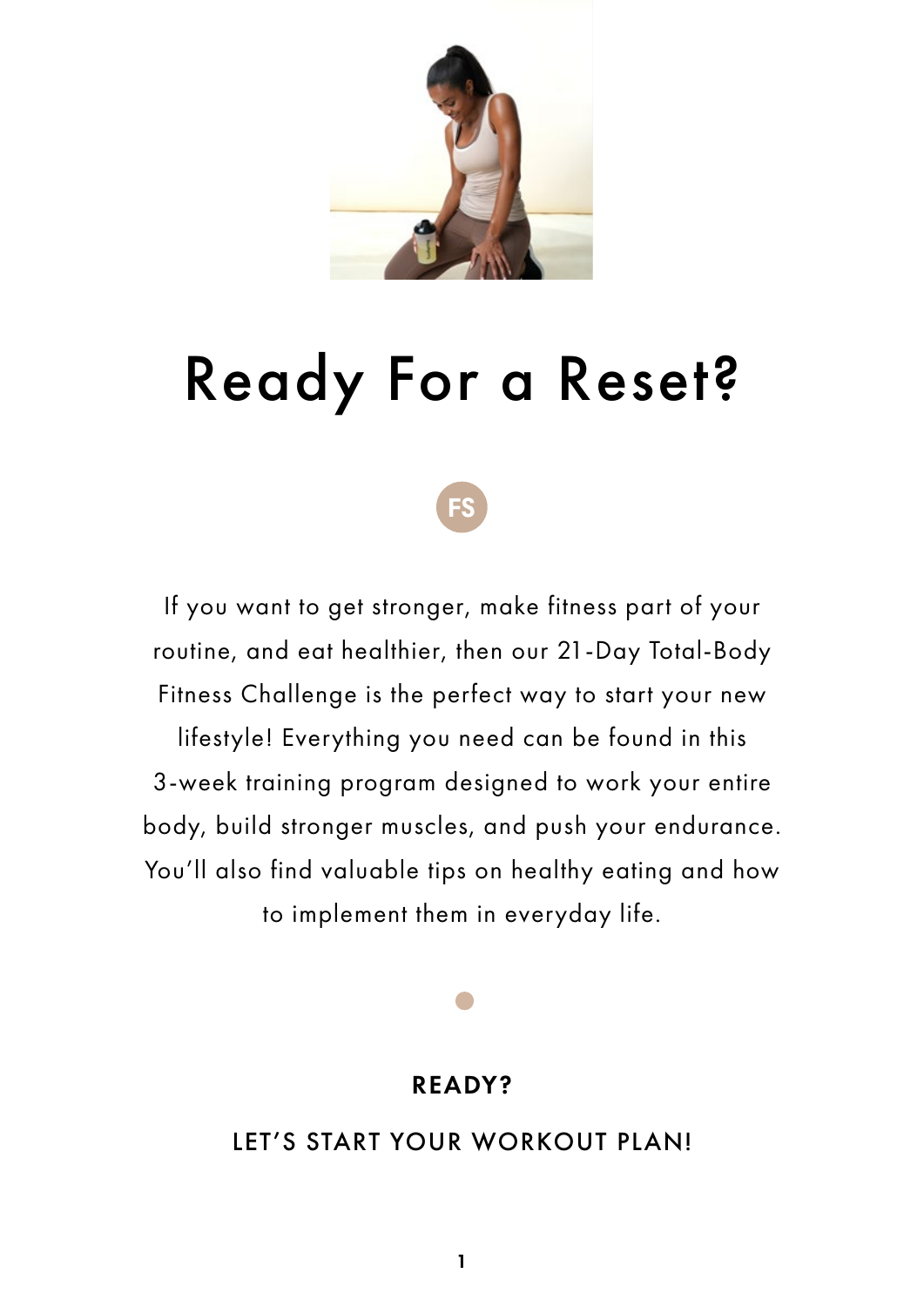#### YOU WILL NEED:

#### 2 dumbbells, 1 kettlebell, and a skipping rope

#### YOU WILL TRAIN:

5 times a week

#### YOUR WORKOUTS AT A GLANCE:

Monday - Upper body A

Tuesday - Lower body A

Wednesday - Rest day

Thursday - Upper body B

Friday - Lower body B

Saturday - Rest day

Sunday - Cardio (30-60 minutes jogging, cycling, hiking,

rowing, etc.)

#### TIP

If you don't have any dumbbells handy, then grab filled water bottles instead. The kettlebell isn't essential either; we'll give you an alternative in the list of exercises.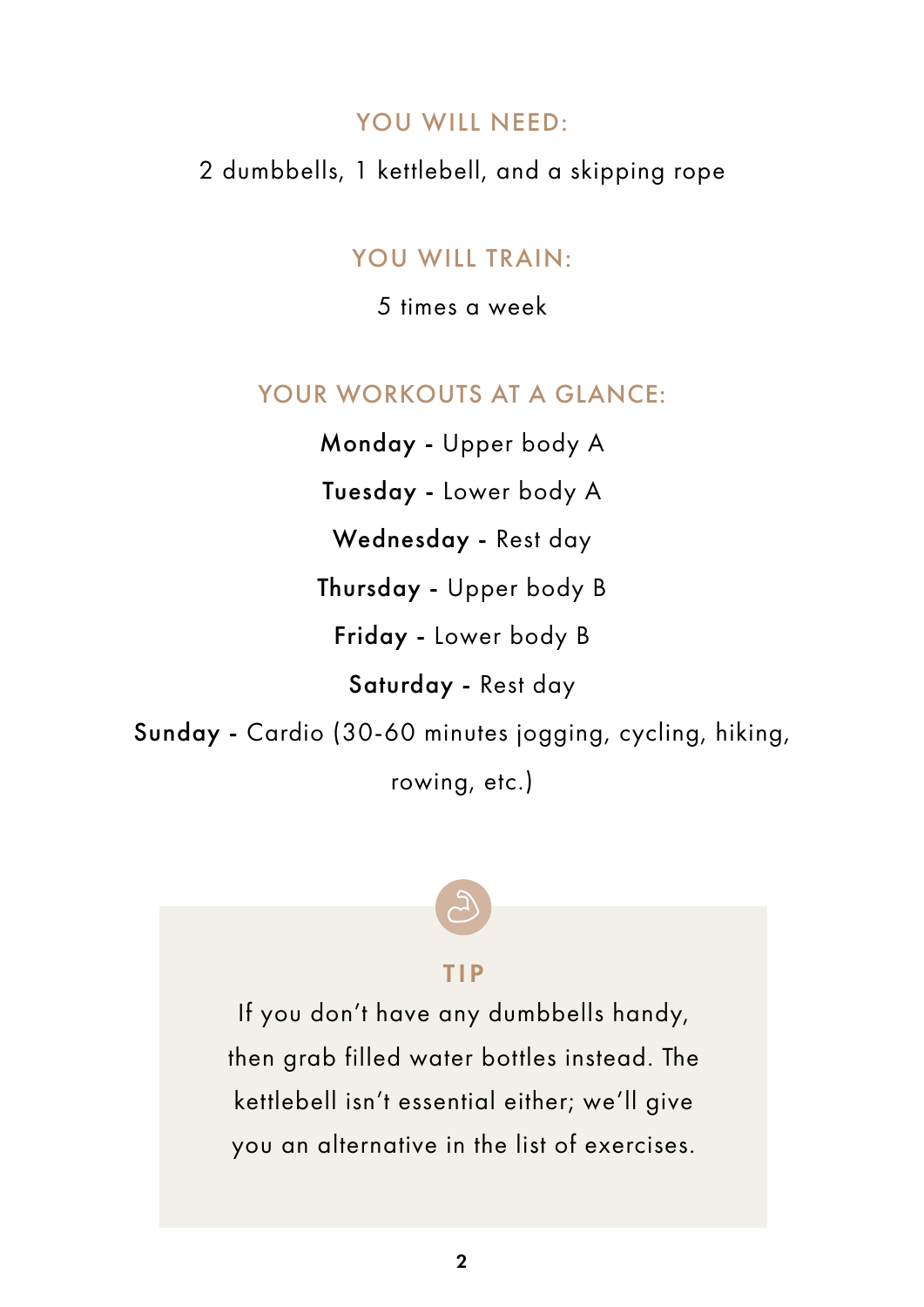## 21-DAY TOTAL - BODY FITNESS CHALLENGE

| DAY<br>(2)<br>3x10-12 Glute Bridge<br>3x10-12 Lunge<br>3x10-12 Air Squat<br>3x10-12 Split Squat<br>4x 20 sec High Knees &<br><b>Jumping Jacks</b>              | DAY<br>(3)<br>Rest day                                                                                                                                                                                     | DAY<br>(4)<br>3x Flutter Kicks<br>3x Bear Plank<br>3x 3-1-1 Tempo Push-Up<br>3x12 Dumbbell Bent-<br>Over Row & Dumbbell<br><b>Shoulder Press</b><br>3x12 Biceps Curl &<br><b>Triceps Extension</b> | DAY<br>(5)<br>3x8-10 Air Squat Hold<br>3x10-12 Front Squat<br>& Lunge<br>3x10-12 Lateral Lunge<br>3x10 Kettlebell Swing<br>1 min Burpees               |
|----------------------------------------------------------------------------------------------------------------------------------------------------------------|------------------------------------------------------------------------------------------------------------------------------------------------------------------------------------------------------------|----------------------------------------------------------------------------------------------------------------------------------------------------------------------------------------------------|--------------------------------------------------------------------------------------------------------------------------------------------------------|
| DAY<br>(7)<br>30-60 min Cardio                                                                                                                                 | <b>DAY</b><br>$\circledast$<br>4x High Plank<br><b>4x Side Plank</b><br>4x10-12 Dumbbell Bent-<br>Over Row<br>4x Push-Up<br>4x12-15 Shoulder Raise<br>Complex<br>2 min Burpees                             | DAY<br>$\circ$<br>4x10-12 Glute Bridge<br>4x10-12 Lunge<br>4x10-12 Front Squat<br>4x10-12 Split Squat<br>6x 20 sec High Knees &<br>Jumping Jacks<br>3-5 min Jump Rope                              | DAY<br>(10)<br>Rest day                                                                                                                                |
| DAY<br>(12)<br>3-5 min Jump Rope<br>4x8-10 Air Squat Hold<br>4x10-12 Front Squat<br>& Lunge<br>4x10-12 Lateral Lunge<br>3x20 Kettlebell Swing<br>2 min Burpees | DAY<br>(13)<br>Rest day                                                                                                                                                                                    | DAY<br>(14)<br>30-60 min Cardio                                                                                                                                                                    | DAY<br>(15)<br>4x High Plank<br>4x Side Plank<br>5x10-12 Dumbbell<br>Bent-Over Row<br>5x Push-Up<br>5x12-15 Shoulder Raise<br>Complex<br>3 min Burpees |
| DAY<br>(17)<br>Rest day                                                                                                                                        | DAY<br>(18)<br><b>4x Flutter Kicks</b><br>4x Bear Plank<br>5x 3-1-1 Tempo Push-Up<br>5x12 Dumbbell Bent-<br>Over Row & Dumbbell<br><b>Shoulder Press</b><br>4x12 Biceps Curl &<br><b>Triceps Extension</b> |                                                                                                                                                                                                    |                                                                                                                                                        |
| DAY<br>(20)<br>Rest day                                                                                                                                        | DAY<br>$\binom{21}{}$<br>30-60 min Cardio                                                                                                                                                                  |                                                                                                                                                                                                    |                                                                                                                                                        |
|                                                                                                                                                                |                                                                                                                                                                                                            |                                                                                                                                                                                                    |                                                                                                                                                        |

3

1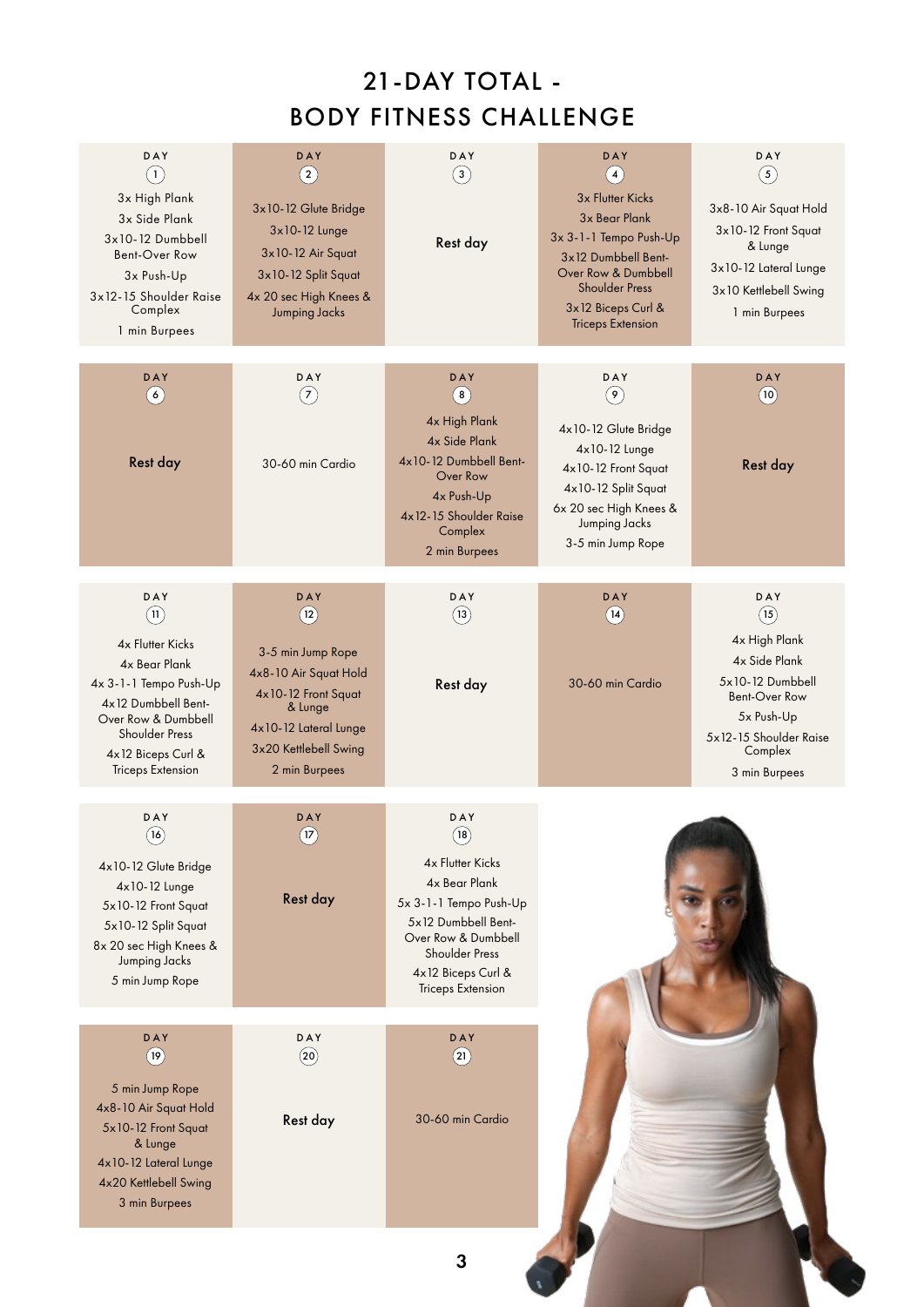# The 21-DayTotal-Body Fitness Challenge

Get strong, build muscle, and get in the best shape of your life —in just 3 weeks.

There's a lot you can accomplish in just three weeks of exercise when the program you're following is goal-specific and set up to progressively challenge you week over week, no matter your level or gender. Nothing will ever compare to the results you'll see with months and years of commitment, but three weeks is a perfect reset for anyone.

Are you a \*total\* beginner (we're talking never touched a dumbbell before)? Then start here with our intro to weight training.

When it comes to getting stronger, building muscle, and optimising your body composition, you'll never go wrong with traditional strength training infused with bouts of high intensity exercise and longer duration, lower intensity cardio.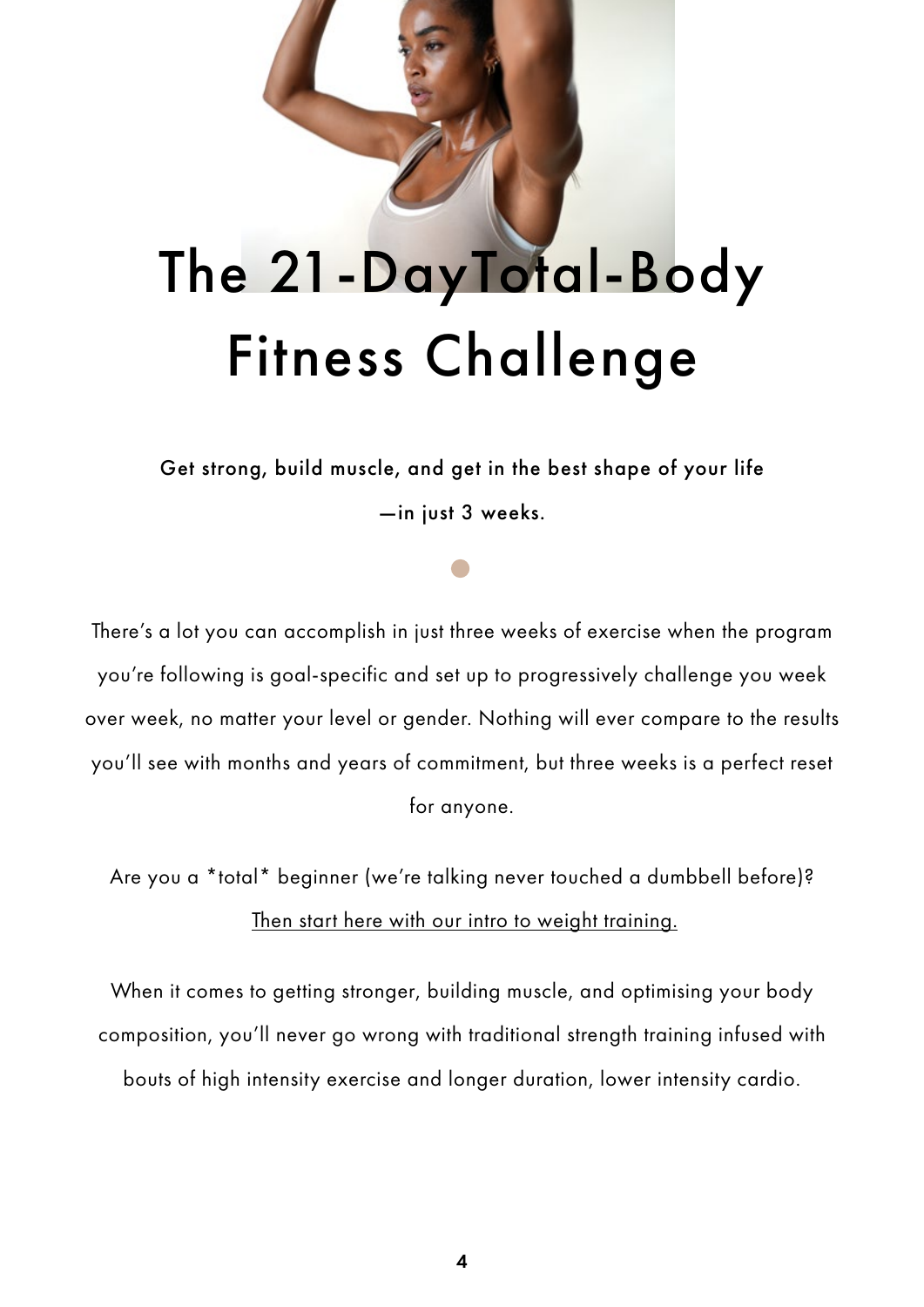## How It Works

The traditional strength training component of this program is the foundation of your reset. You'll be performing a combination of multi-joint, functional exercises (like squats) and isolation exercises (like curls) to build muscle and strength. Those strength routines are split into two upper body and two lower body days throughout the week, ensuring every muscle group is trained. Core strengthening movements are also interspersed throughout the program to fortify your midsection.

Throughout the program, there are compound sets or supersets that combine two strength exercises back-to-back with no rest. This will cut your workout time down, but will significantly increase the intensity you're working at. Each week there are burpee challenges that demand more and more out reps of you as the weeks progress. This will jack your heart rate up, tax multiple muscles at once, boost endurance, and give you a mental challenge.

Finally, each week finishes off with a long, lower intensity run, row, ski, bike, or any cardio combination of your choice for a big calorie burn.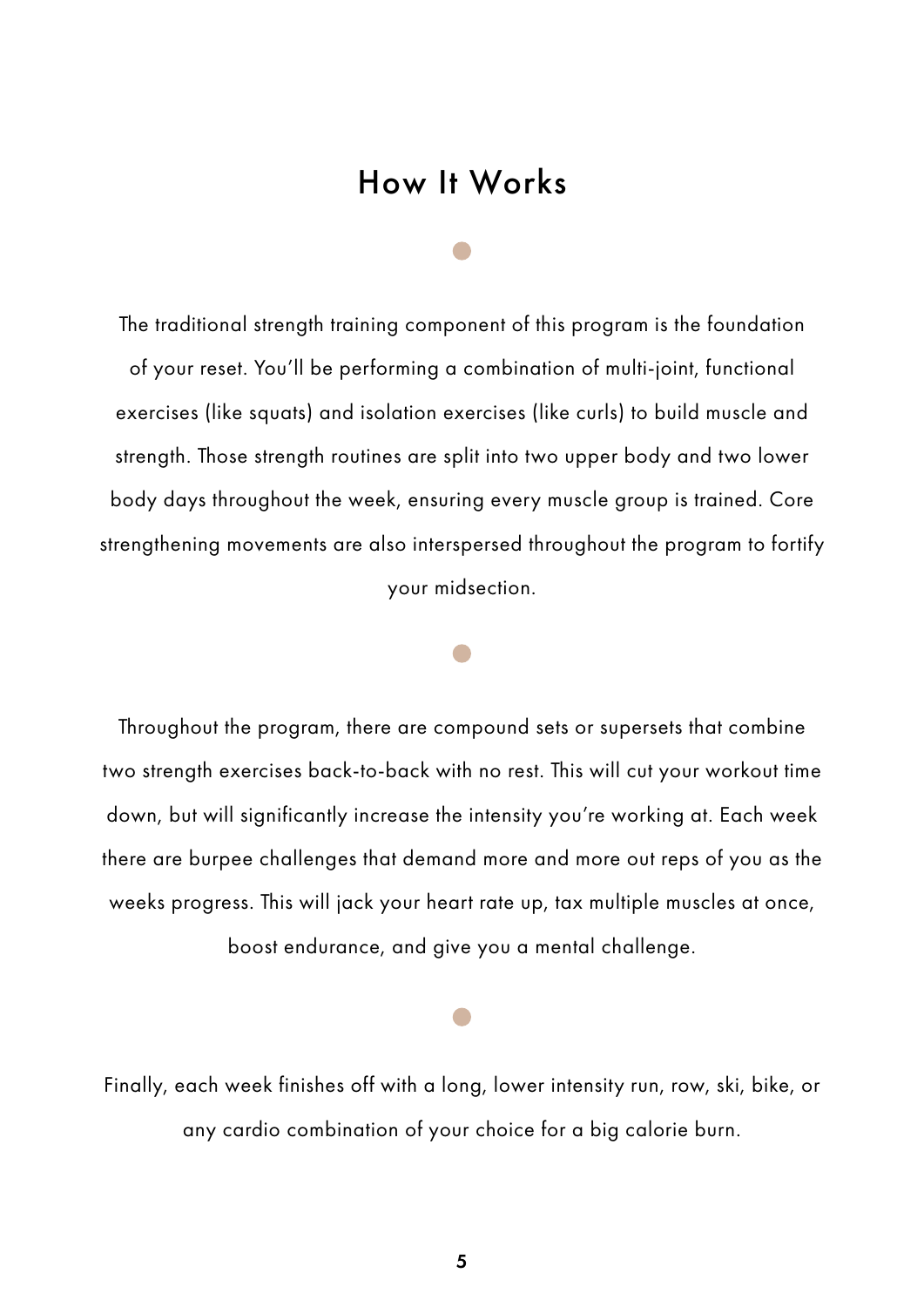# **Directions**

Go into the program conservatively with the amount of resistance or weights you use. Focus on performing the exercises slowly and with precision. Each week, either slightly increase the amount of resistance you use, or continue to refine your movement quality from the previous week. If you're able to perform exercises for the prescribed amount of reps with ease or have more than three or four reps in the tank, it's time to go heavier. And remember, an alternative to going heavier, is slowing down the tempo of the movement.

For example, instead of dropping into a squat in two seconds, make it four.

Remember, it's important to warm up before every workout—just 10 minutes will do wonders for you. If you don't have a go-to warm up, then we suggest you give this one a try.

No workout is complete without a cool-down. It's key to muscle regeneration and recovery—gradually slowing down your cardiovascular system priming your muscles for recovery (and growth!). Cooling down is an art in itself, learn how to cool down properly here.

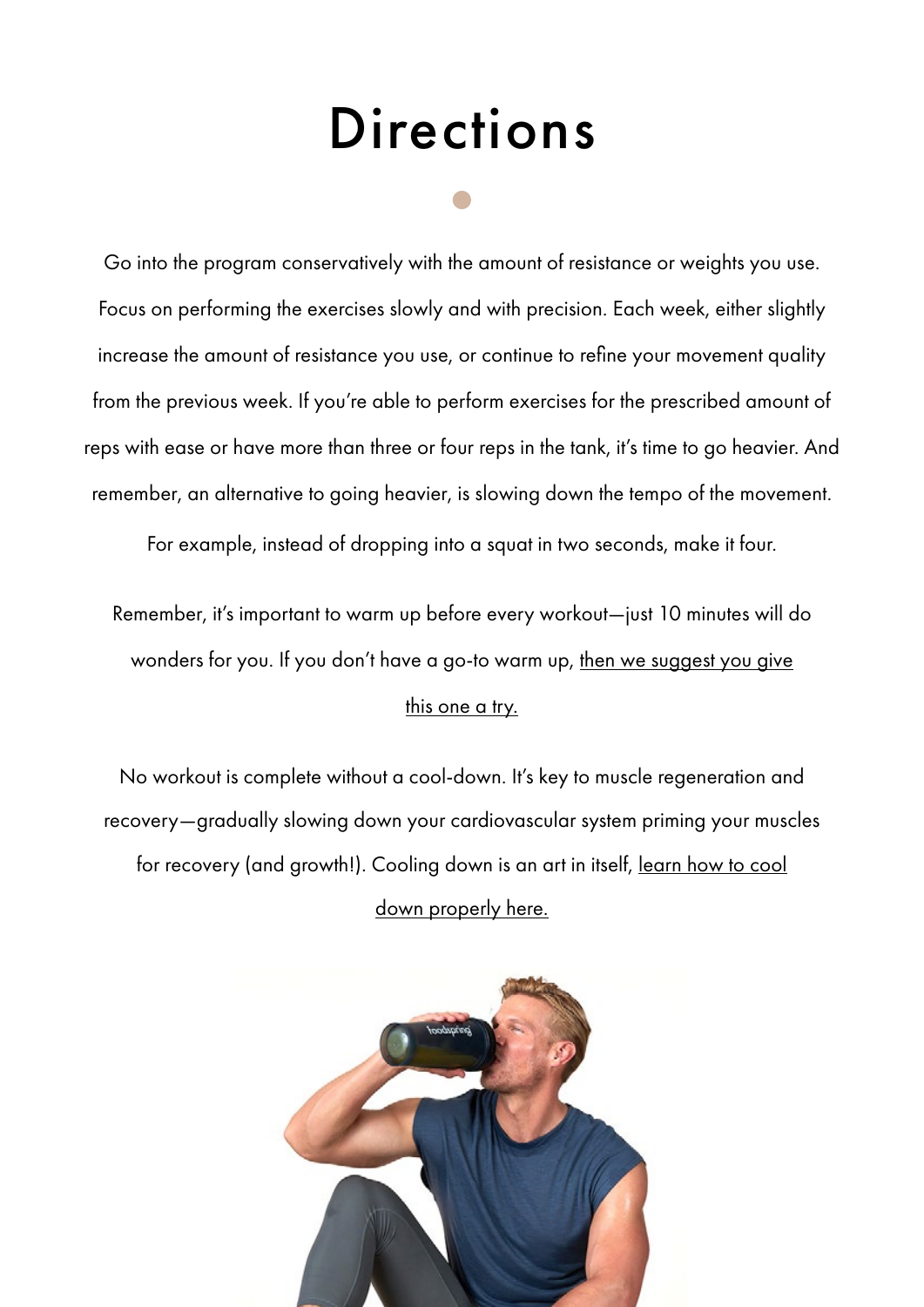# Our tips for maximising your results:

#### NUMBER OF REPS AND SET RESTS:

3x10 Dumbbell Bent-Over Row means you do a total of 3 sets of this exercise, with 10 reps each per set. Rest for 30 seconds between each set. For exercises using your own body weight such as push-ups or planks, do as many repetitions as possible or hold the position as long as you can with the correct technique.

#### REST DAYS:

You should use these days to rest. Your muscles need time to recover so that they can get stronger. On your rest days, you can still keep moving and do a few mobility exercises.

#### THE RIGHT TECHNIQUE:

All of the exercises in the plan come with a photo. Click the link provided if you want to see

the corresponding video.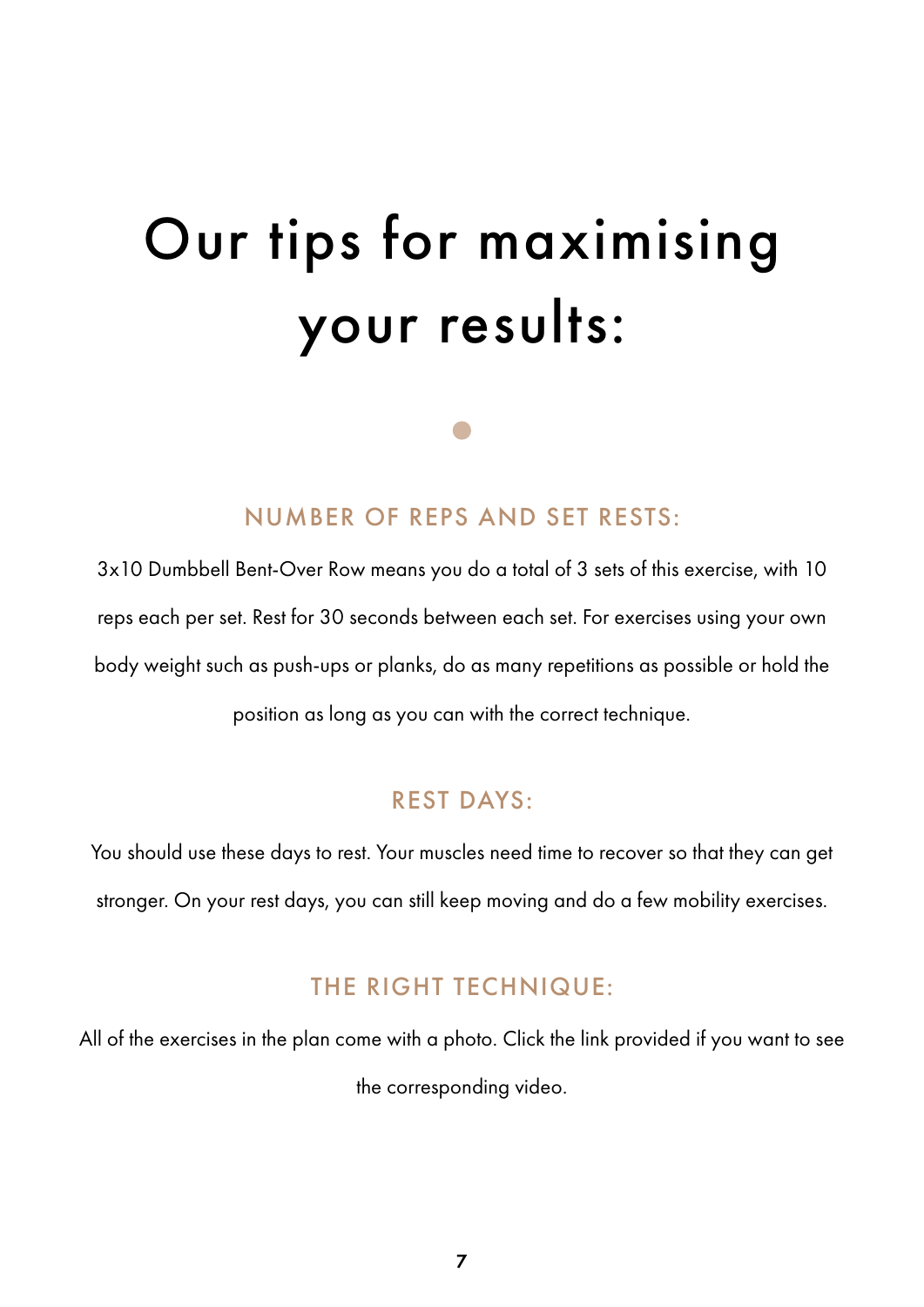

#### THE RIGHT SUPPLEMENTS:

If you want to get the most out of the next 21 days, look no further! We're here to support you on your fitness journey. Here are our top recommendations for the 21-Day Total-Body

Fitness Challenge:

## Whey Protein or Vegan Protein

L-Glutamin

Energy Aminos

Workout Aminos

## Protein snacks like a Protein Bar or Protein Balls



If you're not sure how and when to use our products for the best results, then don't worry! Keep reading, and we'll explain how to combine them with your workout.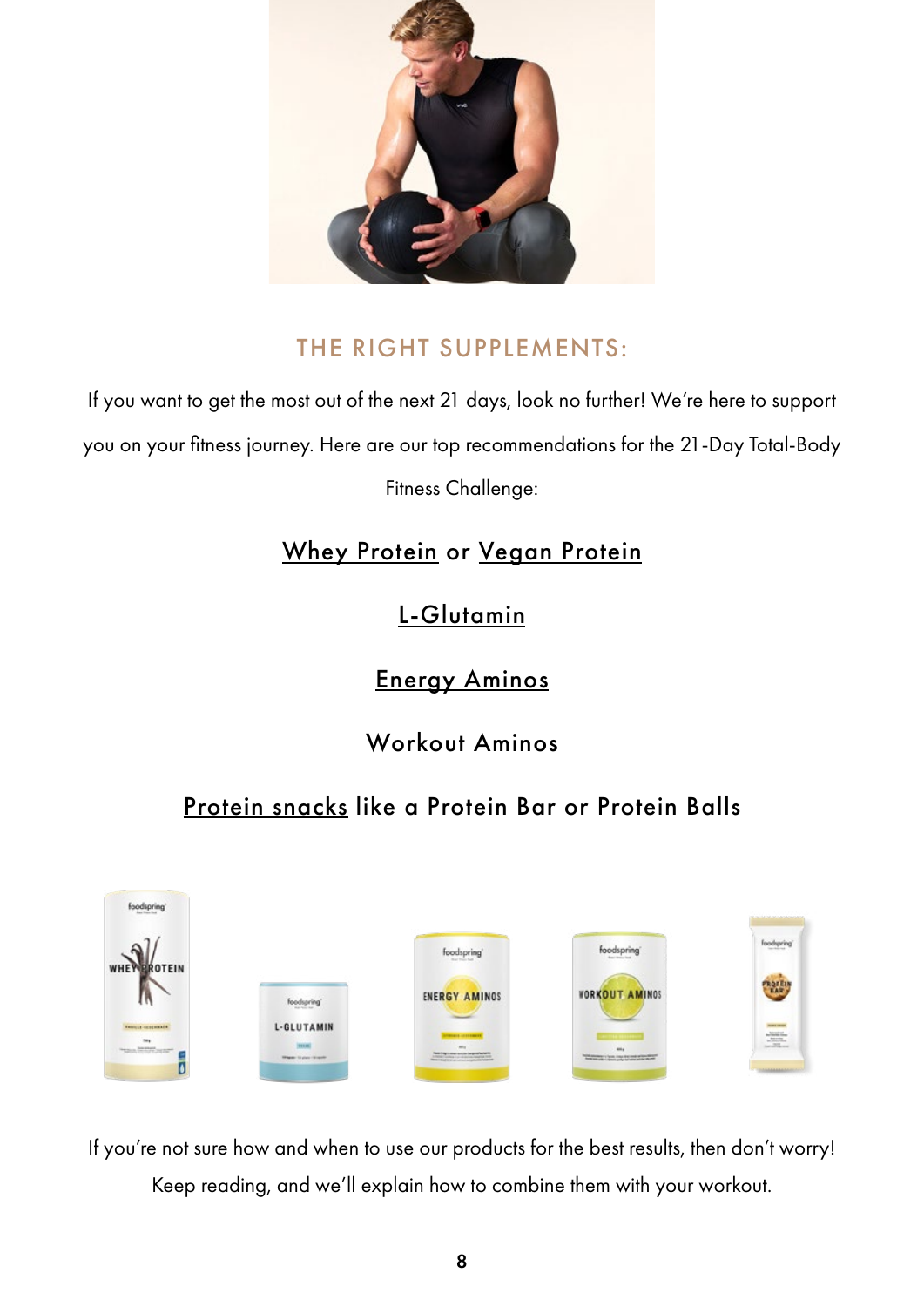# 21-Day Total-Body Fitness Challenge Exercises



Position your hands directly below your shoulders. Lift yourself onto your hands, keeping your body in a straight line, parallel to the floor.

Muscles: Torso

Easier: Drop your knees to the floor.

Harder: Alternate single leg raises.

Remember: Quality not quantity! Hold the high plank for as long as you can without

letting your technique slip.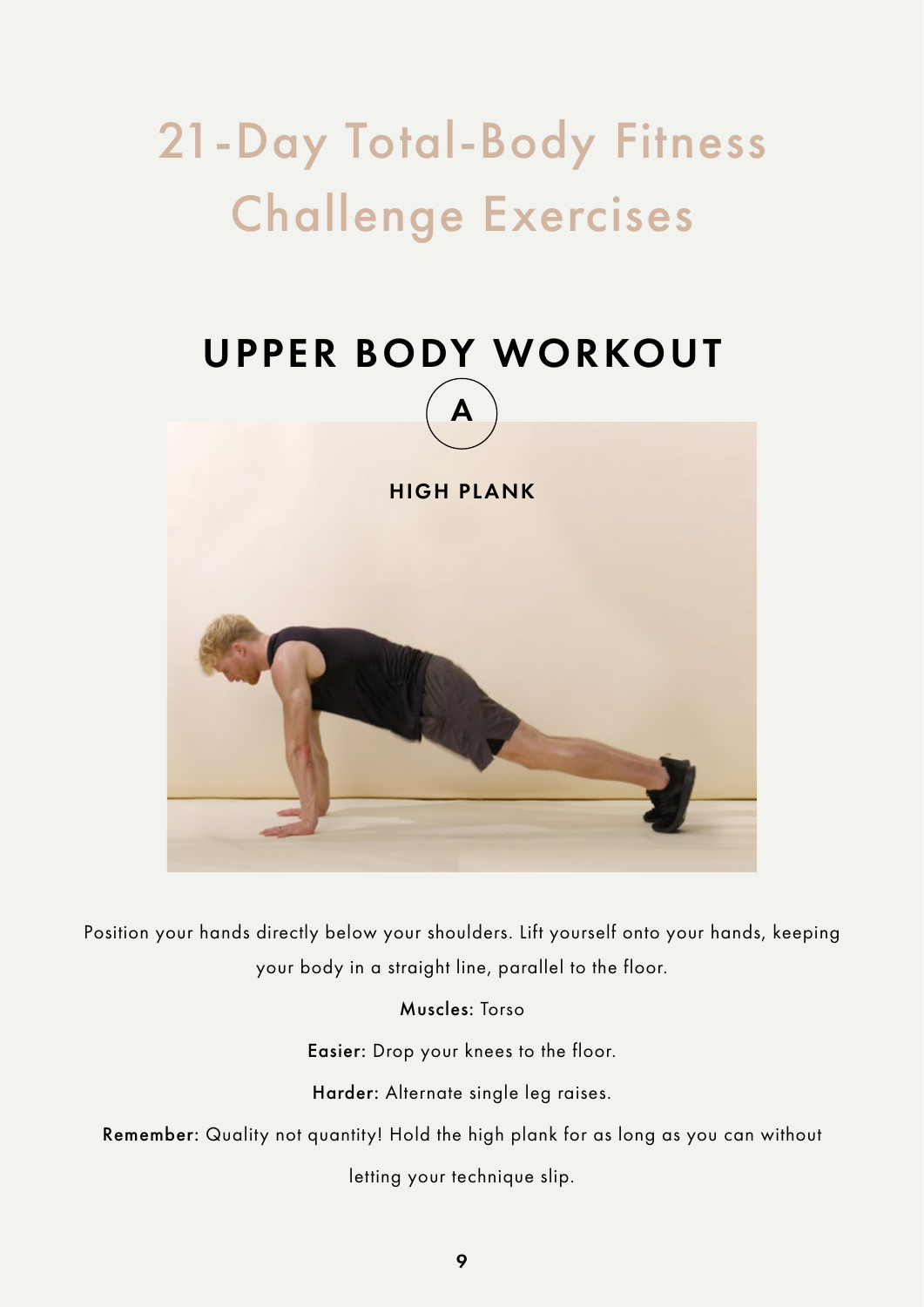

The side plank is a static exercise and will improve your torso and shoulder stability. Complete the exercise on both sides in succession and hold the position for as long

as you can.

Muscles: Torso, shoulder Easier: Drop your knee to the floor. Harder: Raise your upper leg. Remember: Position your elbow directly under your shoulder.



# $\Omega$

You need two dumbbells for the bent-over row. Stand with your feet hip-width apart and hinge your upper body forward.

Muscles: Wide dorsal muscle, upper back, posterior deltoid muscle Remember: Keep your upper body straight and don't swing as you move.

## DUMBBELL BENT-OVER ROW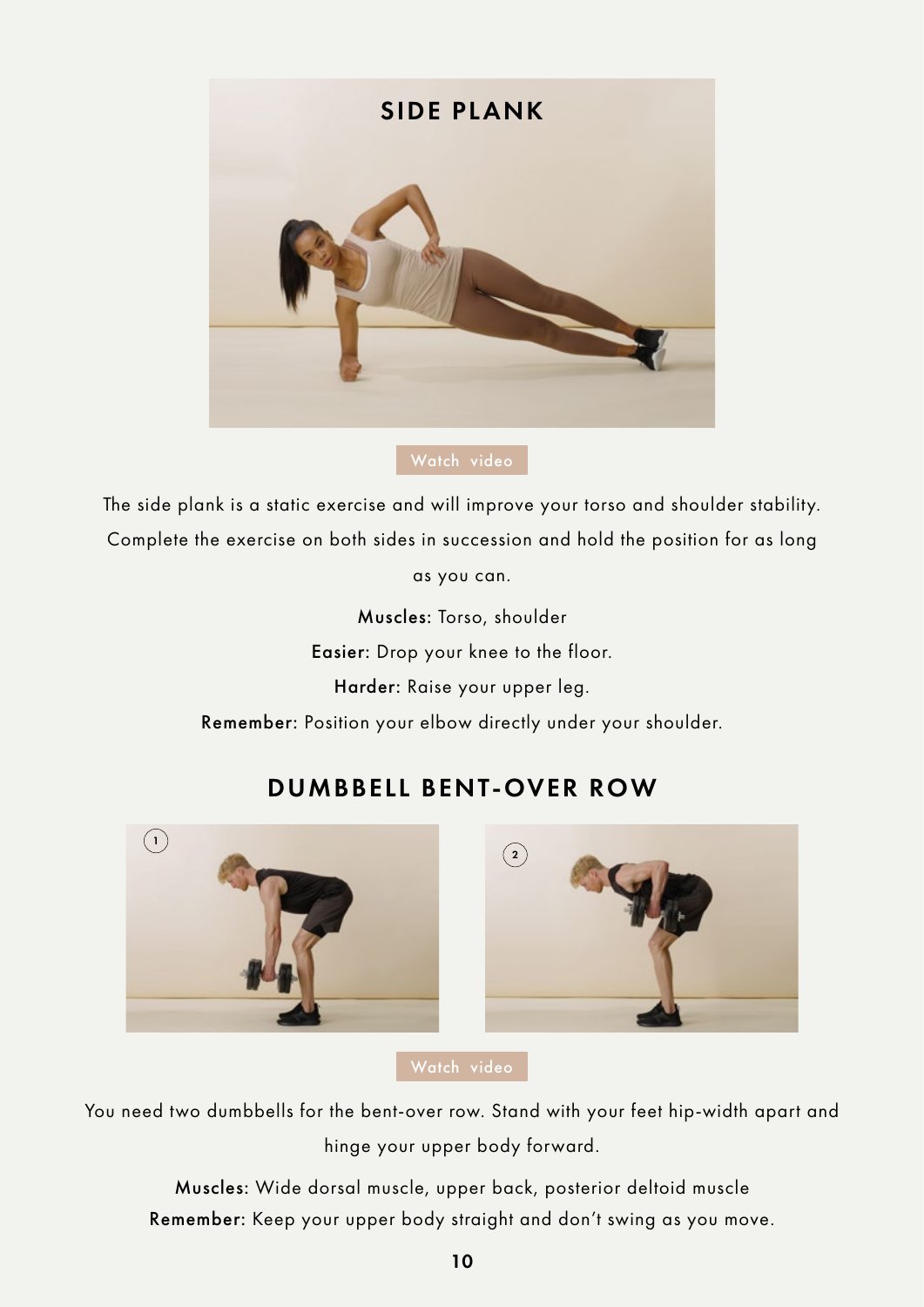#### PUSH-UP



Position your palms directly below your shoulders and tense your entire body. Lower yourself down toward the ground in a controlled manner. Do as many repetitions as you

> can manage per set. Muscles: Chest, shoulder, triceps Easier: Drop your knees to the floor. Harder: Position your feet on a support. Remember: Your elbows should stay close to your body.

#### SHOULDER RAISE COMPLEX

This combines three exercises: front raises, side raises, and reverse flys. Complete them in succession without a break for 12 to 15 repetitions, then pause for 60 seconds before starting the second set.

#### FRONT RAISE





Stand with your arms shoulder-width apart. Lift the weights to about chest level. Pause briefly and lower your extended arms back down.

Muscles: Anterior deltoid

Remember: Don't swing as you move and keep your wrists straight.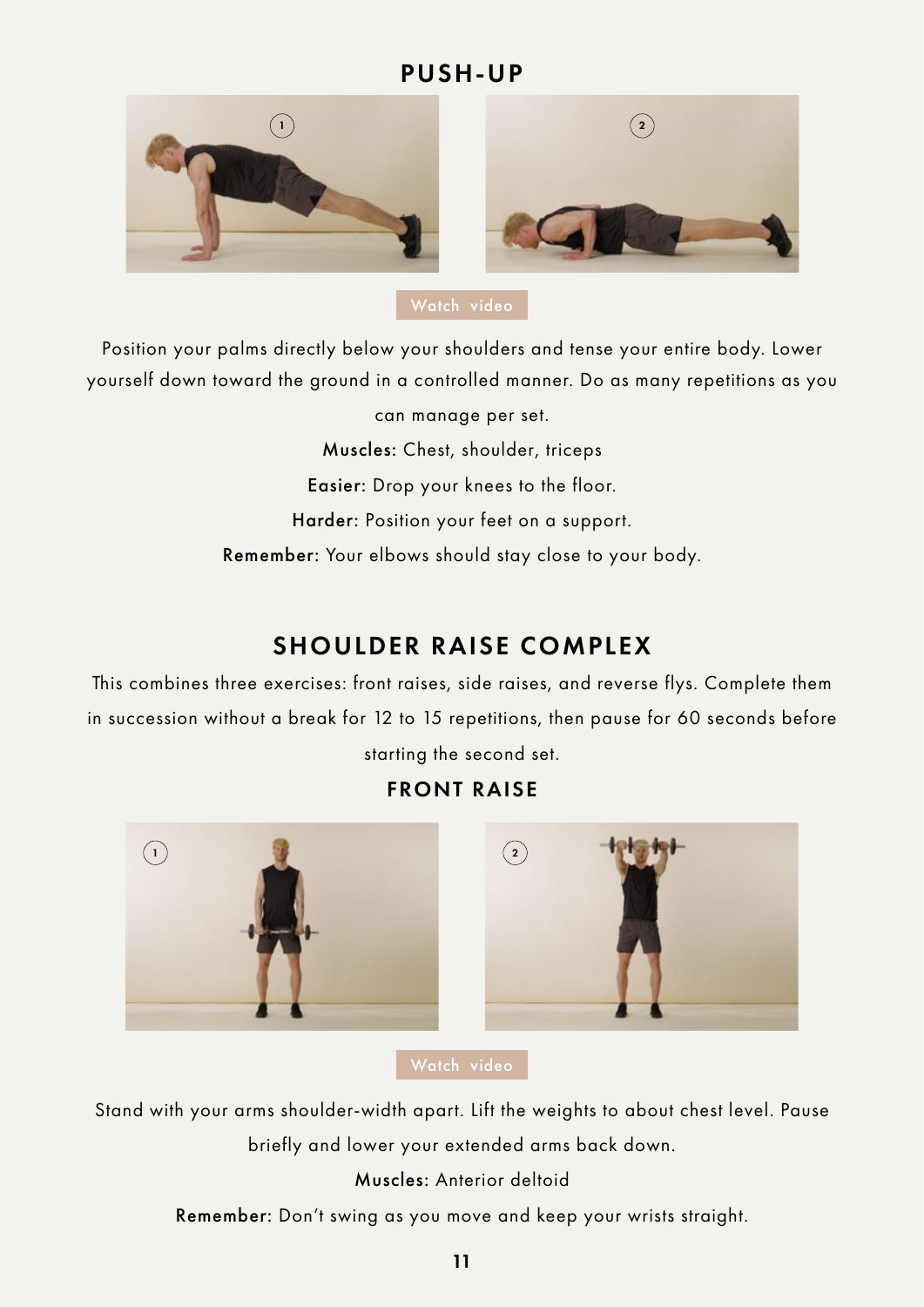#### SIDE LATERAL RAISE





Hold a dumbbell in each hand with your palms facing inwards. Lift the weights sideways until your arms are about shoulder level.

Muscles: Lateral Deltoid

Remember: Keep your back flat. Deliberately pull your shoulder blades backward

and downward.



#### REVERSE FLYS

Bend your knees slightly and hinge your upper body forward until it is parallel to the floor. Keep your back straight. Lift the dumbbells up on both sides of the body, bringing

> your shoulder blades together at the end of the movement. Muscles: Posterior shoulder, trapezius muscle, rhombus muscle

> Remember: Keep your back flat and don't swing as you move.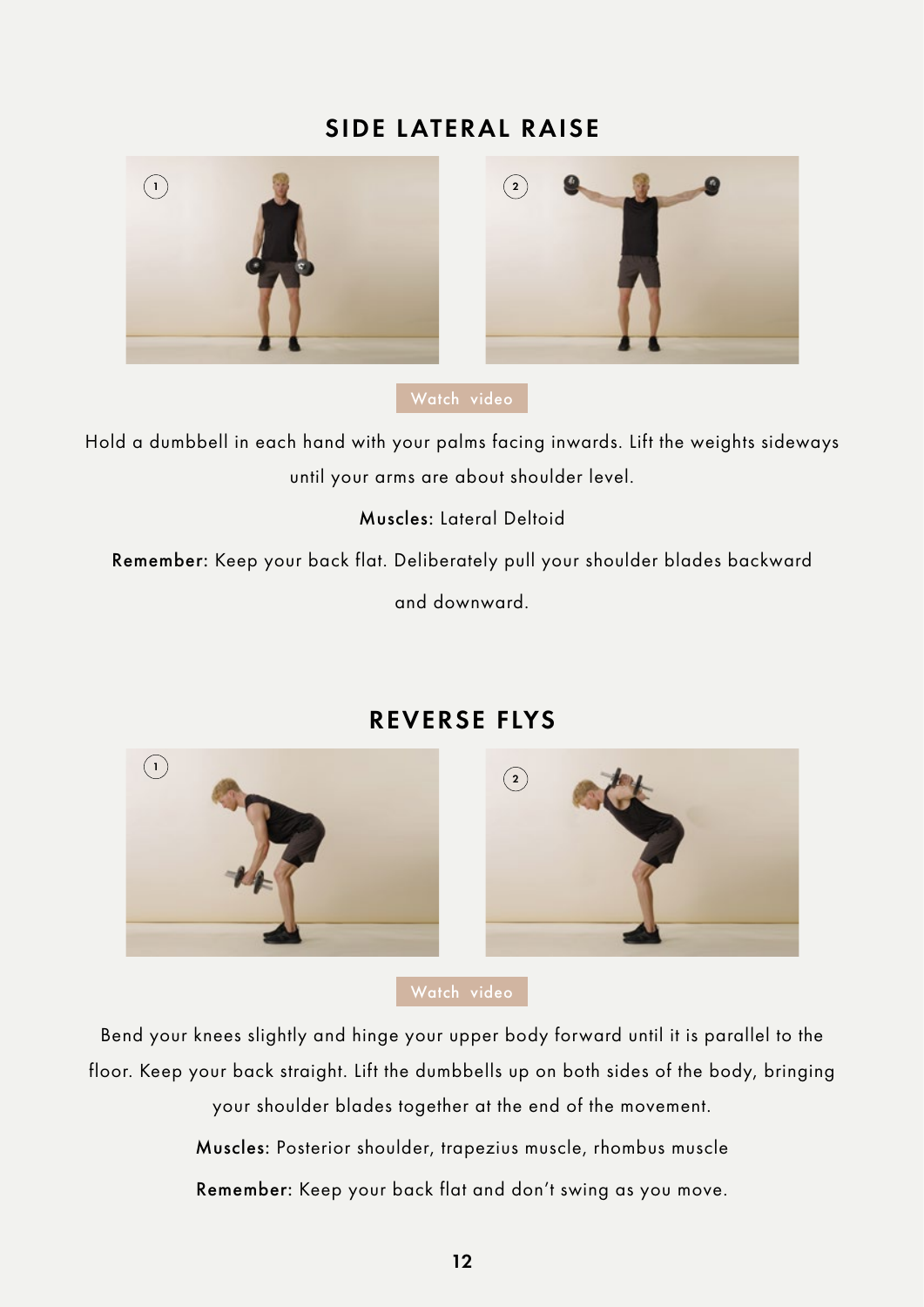#### BURPEES



Ready to sweat? Give it your all and do as many burpees as you can in the given time. Make sure that you don't let your technique suffer. Pause if you need to.

Muscles: Torso, chest, triceps

Easier: Omit the push-up. If you can't manage the jump, you can take a big step back instead.

Remember: Pay attention to your body tension.

# LOWER BODY WORKOUT





#### GLUTE BRIDGE

Lie down on your back with your feet flat on the floor and push your hips upward.

Remember to tighten your glutes.

Muscles: Glutes, hamstrings, lower back

Harder: Do the exercise with one leg only.

Remember: Keep your back straight and your heels on the ground.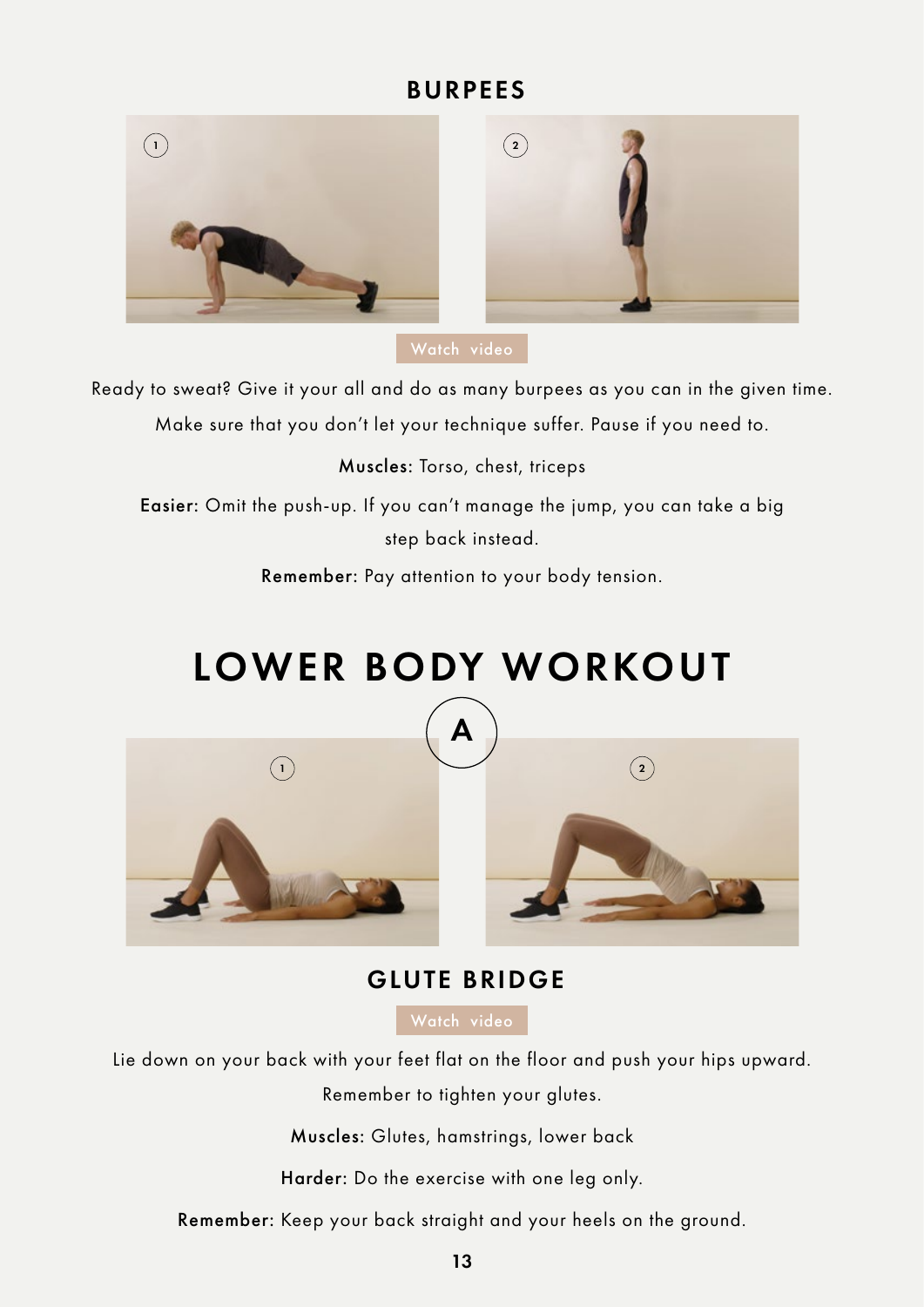#### LUNGE



You need two dumbbells for the lunge. Take a wide step back, bend your legs and drop your back knee to the floor in a controlled manner.

Muscles: Quads, glutes

Remember: Your upper body should remain upright, while your front knee should be in line with your front foot.



## AIR SQUAT

Stand with your legs hip-width apart. Bring your hips back and down while lifting your arms in front of you.

Muskeln: Quads, glutes

Schwerer: Opt for jumping squats and propel yourself into the air. Beachte: Point your knees slightly outwards and avoid X-legs (also known as knee valgus).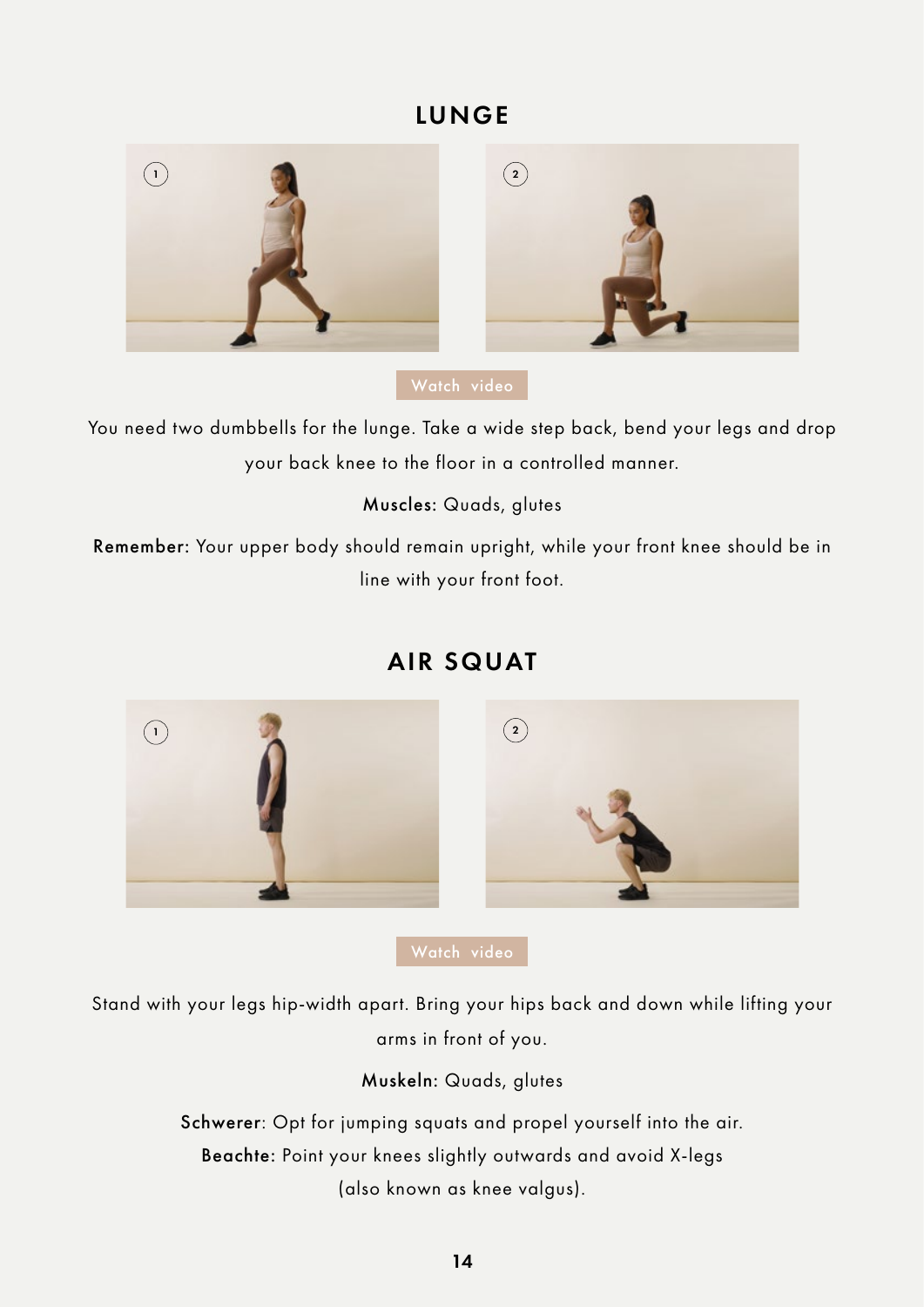## SPLIT SQUAT





Find a step or something similar and put your front foot on it.

#### Muscles: Quads, glutes

Easier: The higher your step, the more difficult the exercise. Adjust the height to

suit your fitness level.

Remember: Keep your hips level and make sure that your front knee is in line with your front foot.

#### A: HIGH KNEES & B: JUMPING JACKS





[Watch video](https://www.youtube.com/watch?v=UOs2Onx__LI) **Watch video** Watch video

#### A: HIGH KNEES & B: JUMPING JACKS

This combination of high knees and jumping jacks will boost your heart rate. Complete both exercises in succession without a break. Do each exercise for 20 seconds and rest for 30 seconds, then start the next set.

> Muscles: The entire body Easier: Slow down the pace. Remember: Maintain an upright posture, tense your glutes.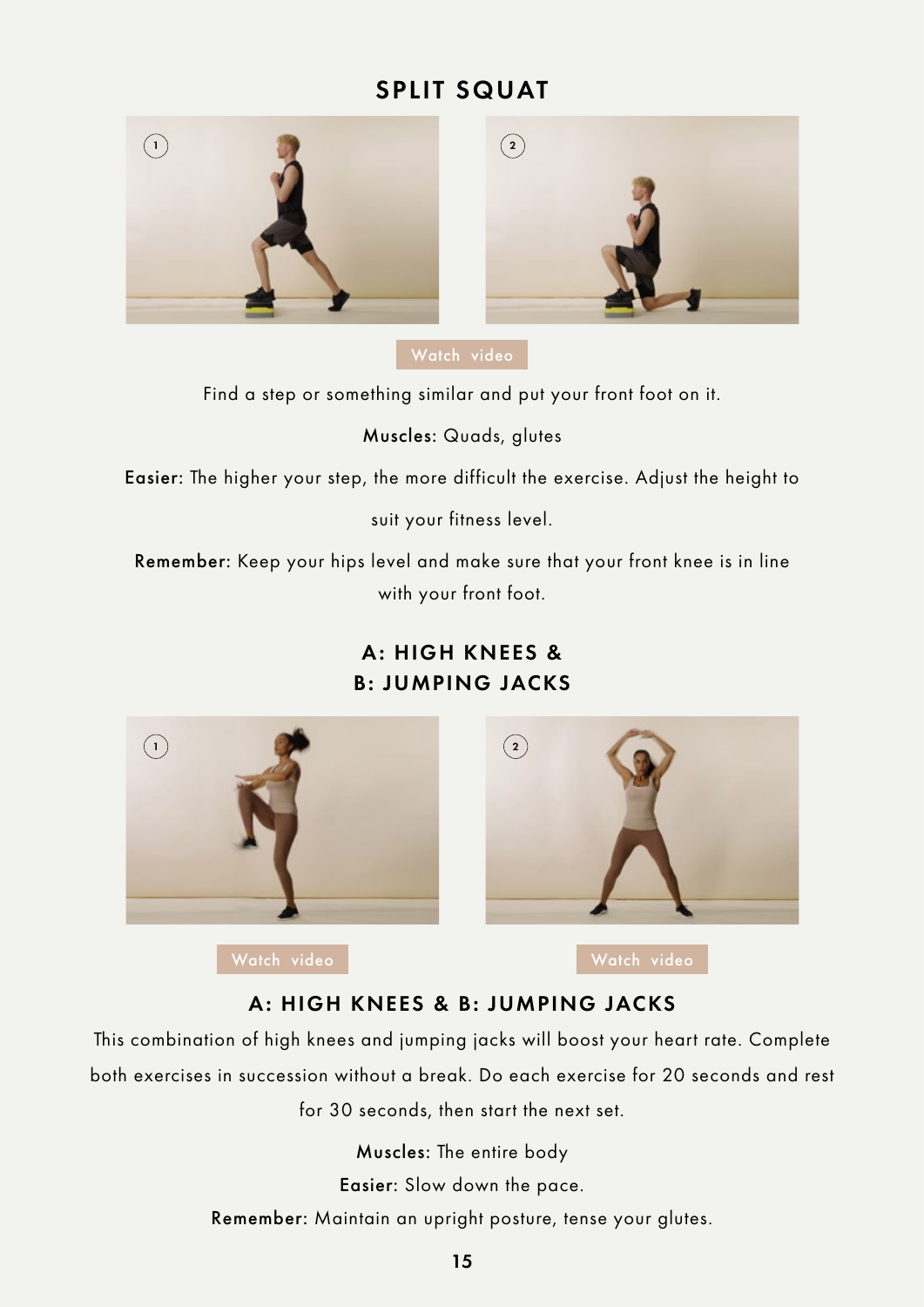## UPPER BODY WORKOUT



#### [Watch video](https://www.youtube.com/watch?v=1uLxP4asoiM)

Flutter kicks will make your abs burn. Lie on your back, stretch out your legs and move them up and down alternately. Do as many repetitions as you can per set.

Muscles: Straight abdominal muscles

Easier: The closer your legs are to the floor, the more difficult the exercise. Adjust the height to suit your fitness level.

Remember: Make sure that your lower back is flat on the floor to avoid a hollow back.



#### BEAR PLANK

#### [Watch video](https://www.youtube.com/watch?v=E07TepiG4M0)

Bear plank is a static exercise that will really work your core muscles. Hold the position for as long as you can and make sure that you breathe in and out evenly.

#### Muscles: Core

Harder: Stretch out one leg at a time behind you.

Remember: Keep your back flat.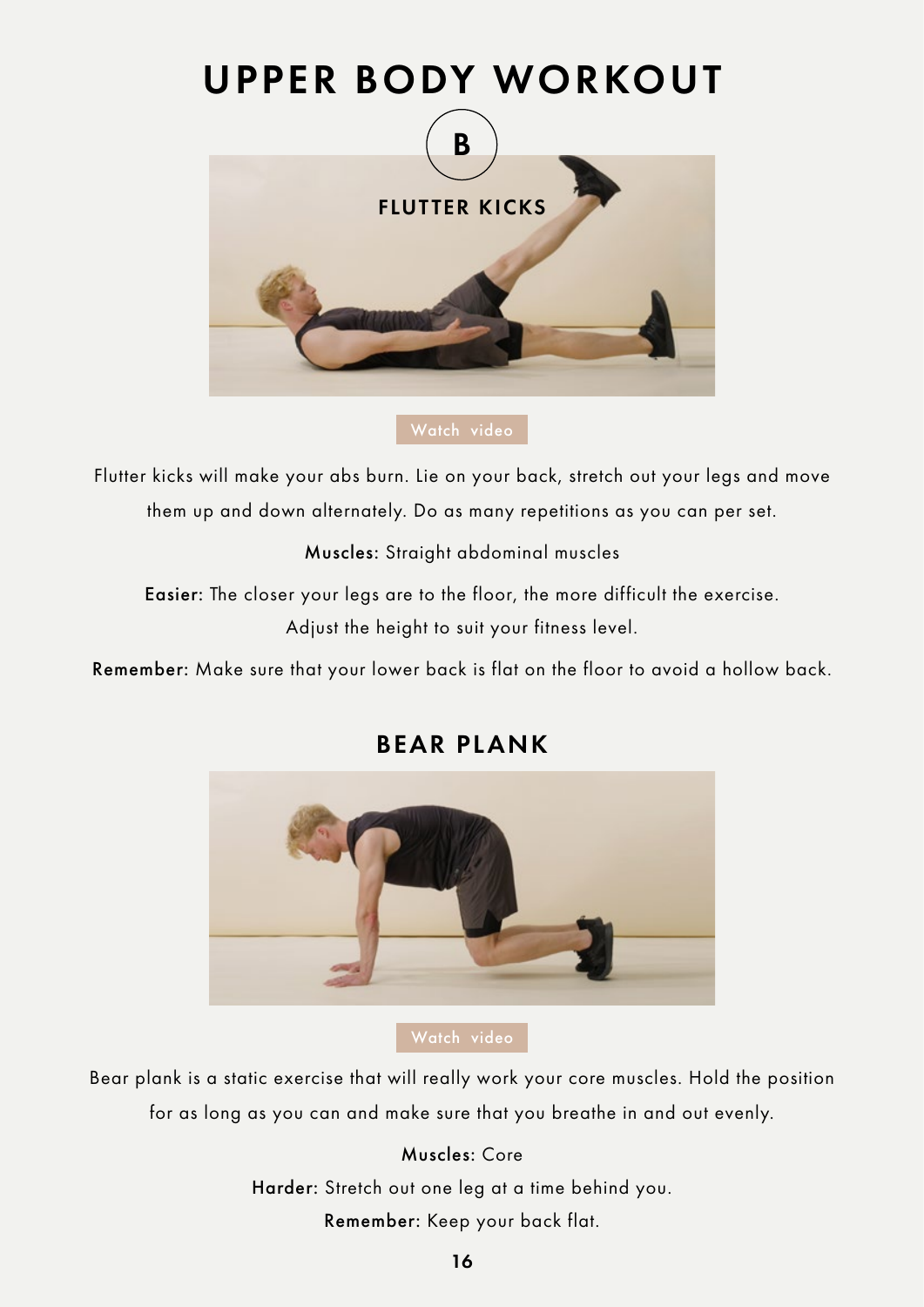#### 3-1-1 TEMPO PUSH-UP





This push-up variation involves lowering yourself slowly for a count of 3, briefly holding yourself tensed at the lowest point and then pushing yourself up again explosively.

Complete as many repetitions as you can per set.

Muscles: Chest, shoulder, triceps

Easier: Do a standard push-up or lower your knees to the floor.

Harder: Position your feet on a support.

Remember: Your elbows should stay close to your body.

#### A: DUMBBELL BENT-OVER ROW & B: DUMBBELL SHOULDER PRESS

You are combining two exercises (bent-over row and shoulder press) and will need two dumbbells. Do 10 to 12 repetitions of each exercise without taking a break in between. Rest for 30 seconds after completing each set and then start the next one.

Upper body workout A has a detailed description and a video for the dumbbell bent-over row exercise.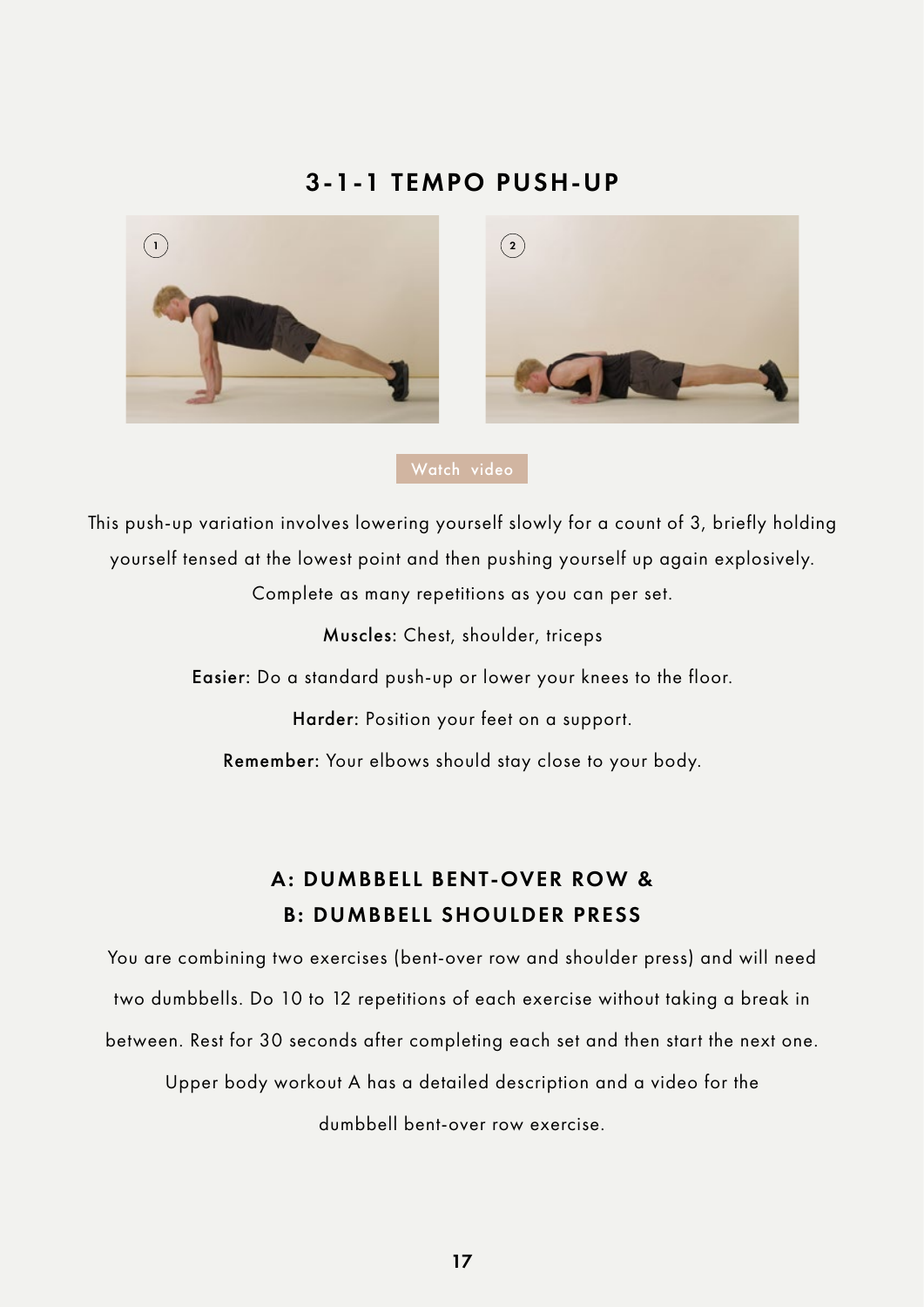#### DUMBBELL SHOULDER PRESS



Muscles: Shoulder, triceps, trapezius muscle, serratus muscle Remember: Tense your entire body, don't lean your upper body too far back and make sure that your wrists are straight.

## A: BICEPS CURL & B: TRICEPS EXTENSION

Now for your upper arms! This combination of bicep curl and triceps extension will work your biceps and triceps. Complete 12 repetitions of each exercise without taking a break in between, rest for 30 seconds, and then start the next set.



#### BICEPS CURL

Muscles: Biceps, brachialis, brachioradialis

Remember: Don't swing as you move and keep your wrists straight.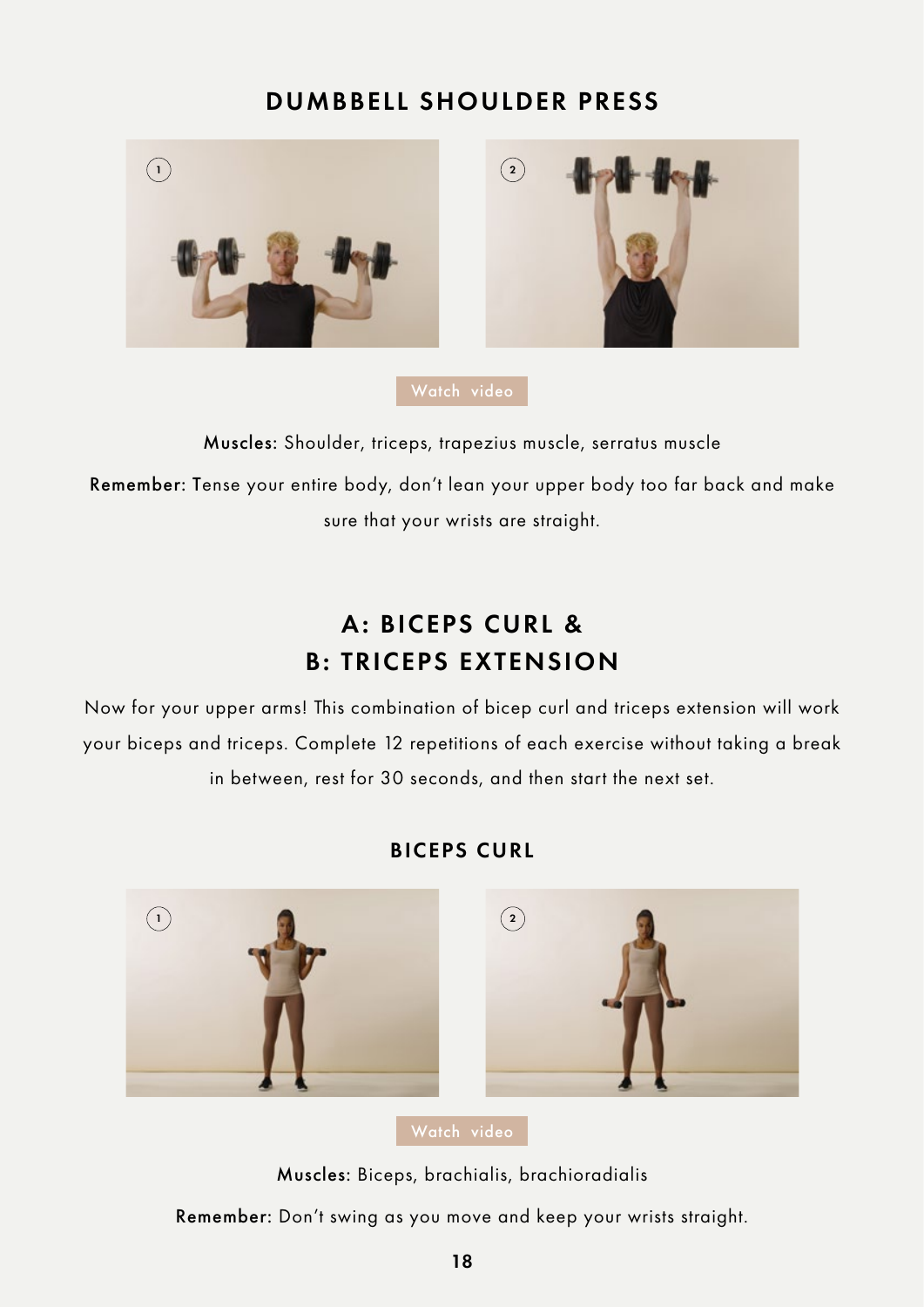#### TRICEPS EXTENSION





Muscles: Triceps

Remember: Your upper arms do not move at all.

# LOWER BODY WORKOUT



Squat deeply and hold yourself tensed at the lowest point for 3 seconds before coming back up again.

Muscles: Quads, glutes

Harder: Opt for jumping squats and propel yourself into the air. Remember: Point your knees slightly outwards and avoid X-legs.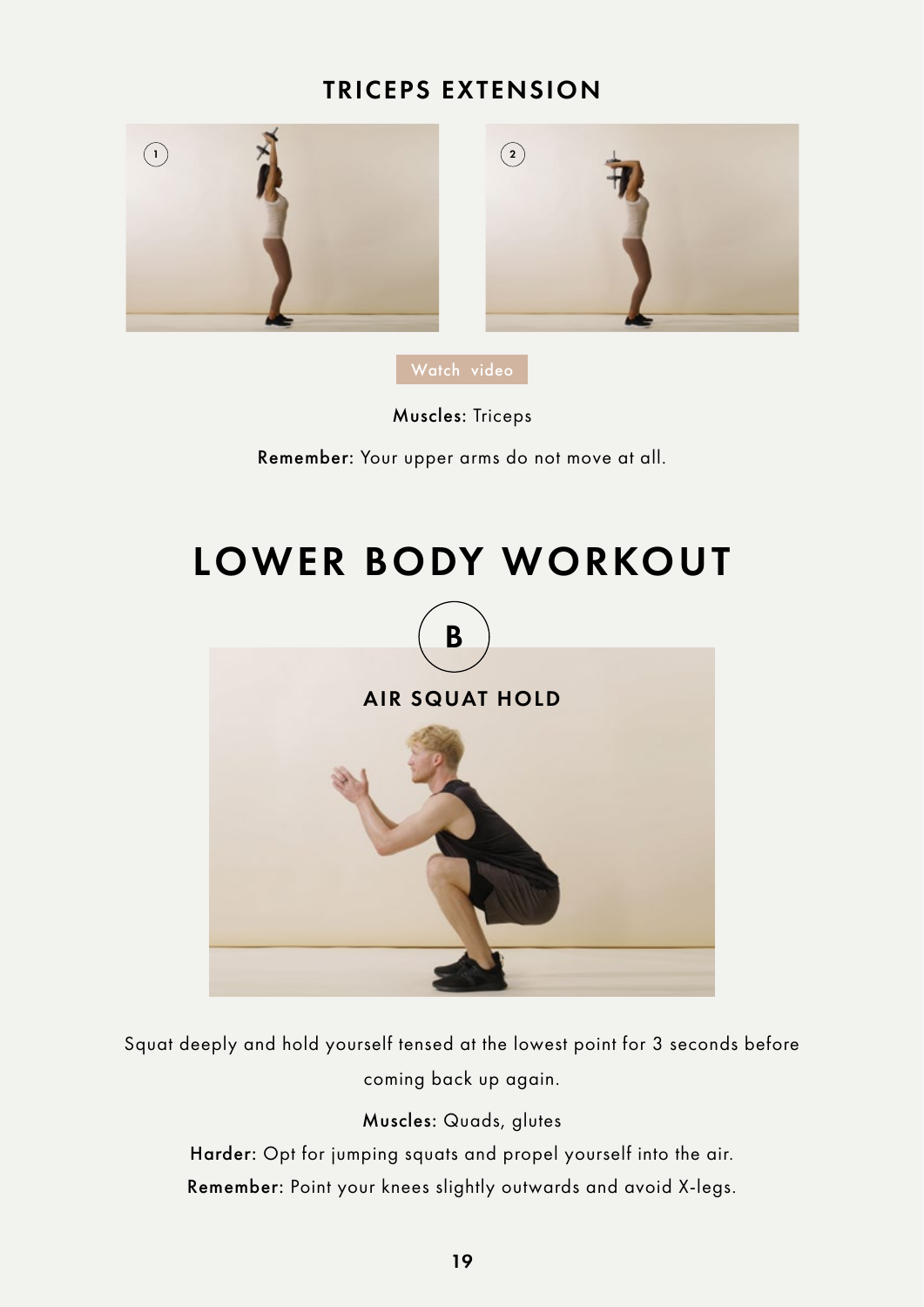## A: FRONT SQUAT & B: LUNGE

You will combine front squats and lunges. Complete 10 to 12 repetitions of each exercise, pause for 45 seconds and then start the next set. Lower body workout A describes what to remember during lunges and also has a video.



#### FRONT SQUAT

Grab a dumbbell or kettlebell and hold it in front of you at chest level. Tuck in your elbows tightly and keep them pointing down.

#### Muscles: Quads, glutes

Remember: As you squat, your elbows will move between your knees. At the lowest position, your hip joints are lower than your knee joints.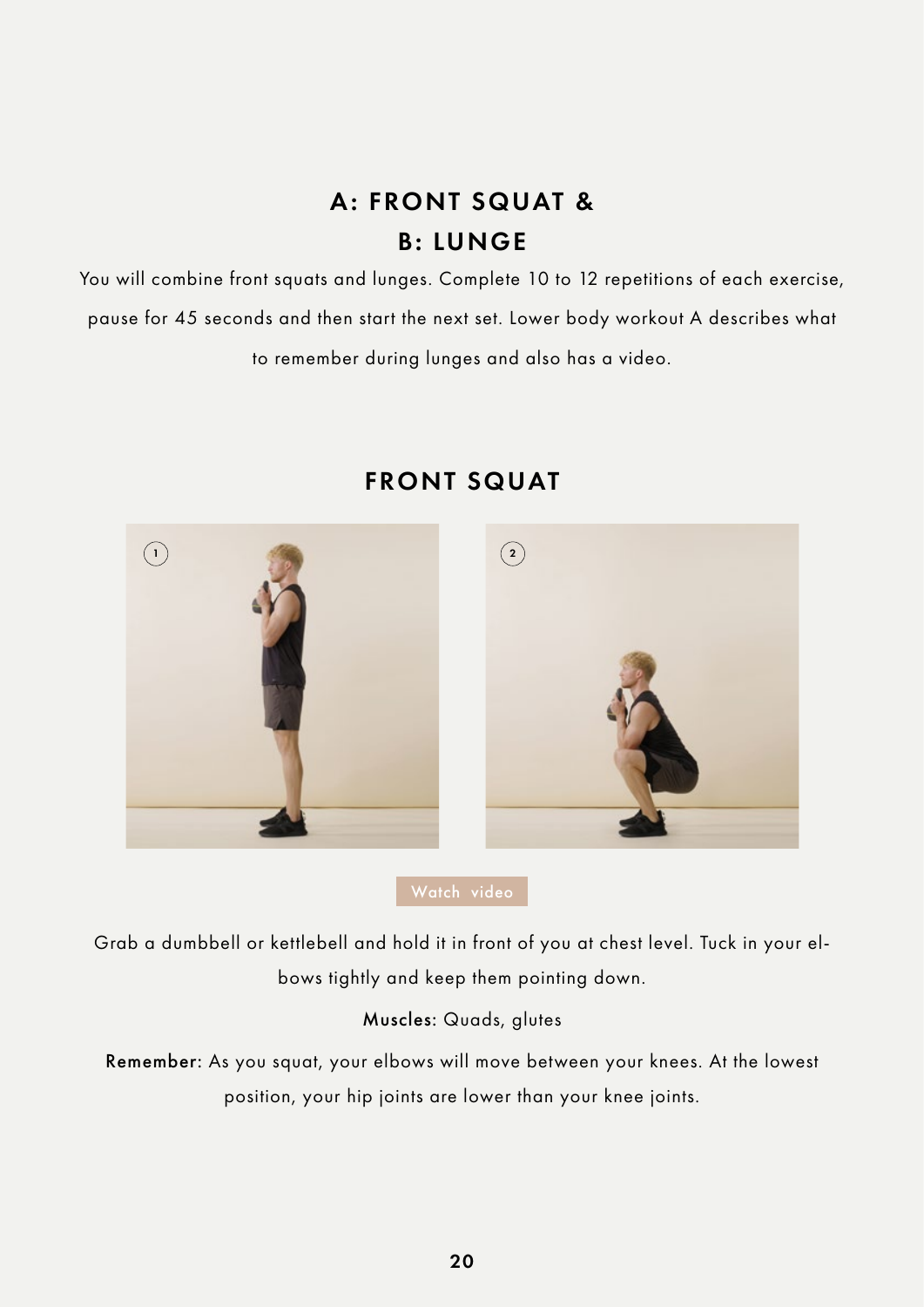#### LATERAL LUNGE



[Watch video](https://www.youtube.com/watch?v=w7tFcK9ww9g)

Take a big step to the side, moving your hips back, then push yourself back to the starting position.

Muscles: Quads, glutes, hip flexors and hamstrings

Remember: Keep your knee just above your heel. Push your hips backwards as you move.

#### KETTLEBELL SWING



[Watch video](https://www.youtube.com/watch?v=puvoENA0WIk)

The kettlebell swing is a real all-round exercise; as well as working your muscles, it also

builds endurance and sharpens your coordination skills.

Muscles: The whole body, particularly the posterior chain.

Remember: The movement comes from your hips, not your arms.

Drive your hips forward in an explosive motion and tense your glutes at the same time.

Make sure that your back stays flat.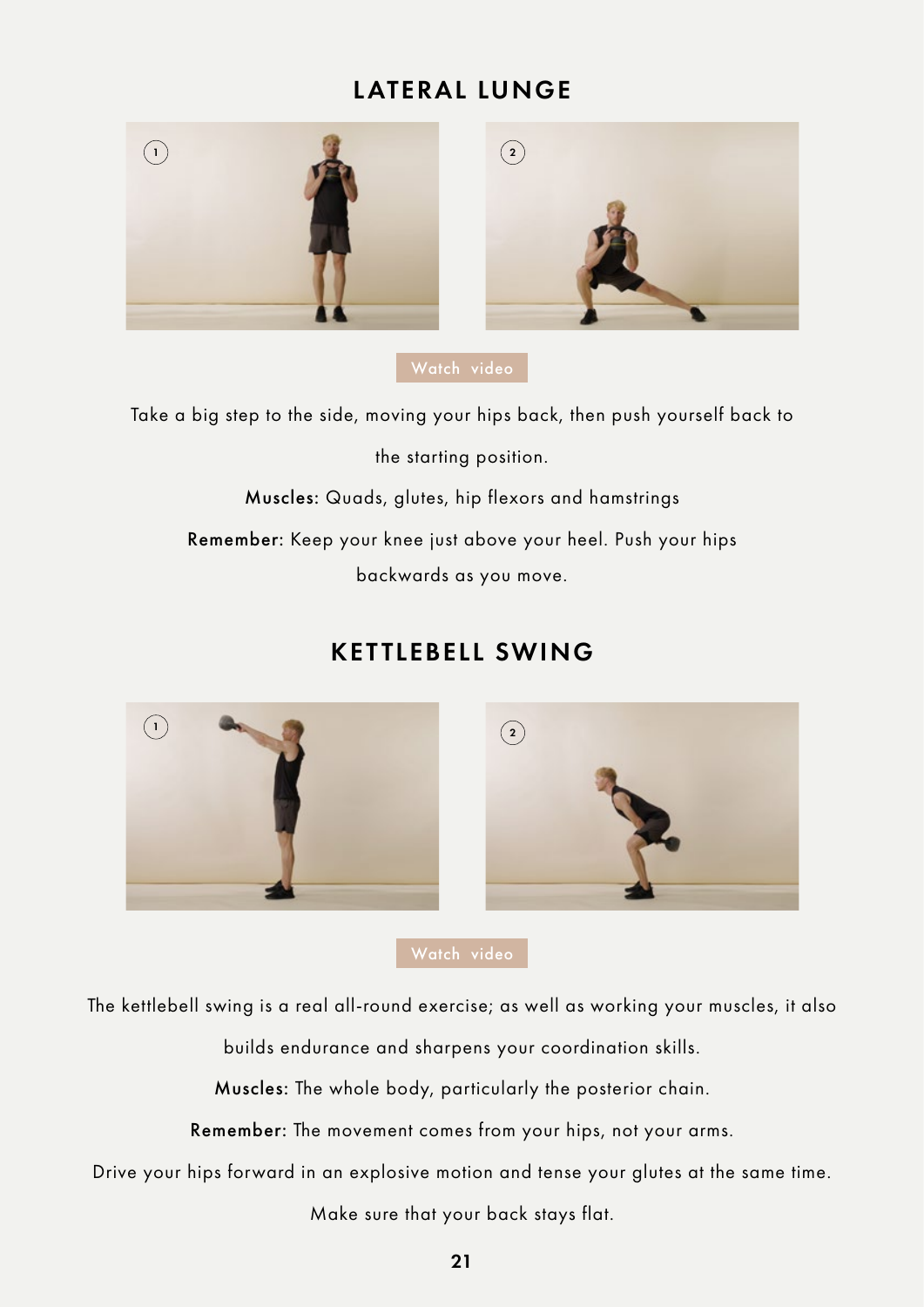#### ALTERNATIVE SQUAT JUMPS





Don't have a kettlebell? Try squat jumps. Move into a squat position by pushing your hips back and bending your knees. Jump as high as you can, driving through your hips. Land

softly and move fluidly into position for the next squat.

#### Muscles: Quads, glutes

Remember: Tense your glutes and the outside of your upper thighs to allow your knees to move forward while pushing them gently out. This stops your knees from caving in.



#### JUMP ROPE

A skipping rope is no longer relegated to the playground; it's ideal for building endurance, speed, and explosive jumping power. Not to mention great for developing your sense of rhythm and coordination. Ready for another bonus?

Skipping burns serious calories.

#### Muscles: Calves, quads

Remember: When you skip, the rotation of the rope comes from your wrists. Keep them close to your body and make sure that your shoulders and forearms are tensed. Your knees should always be slightly bent.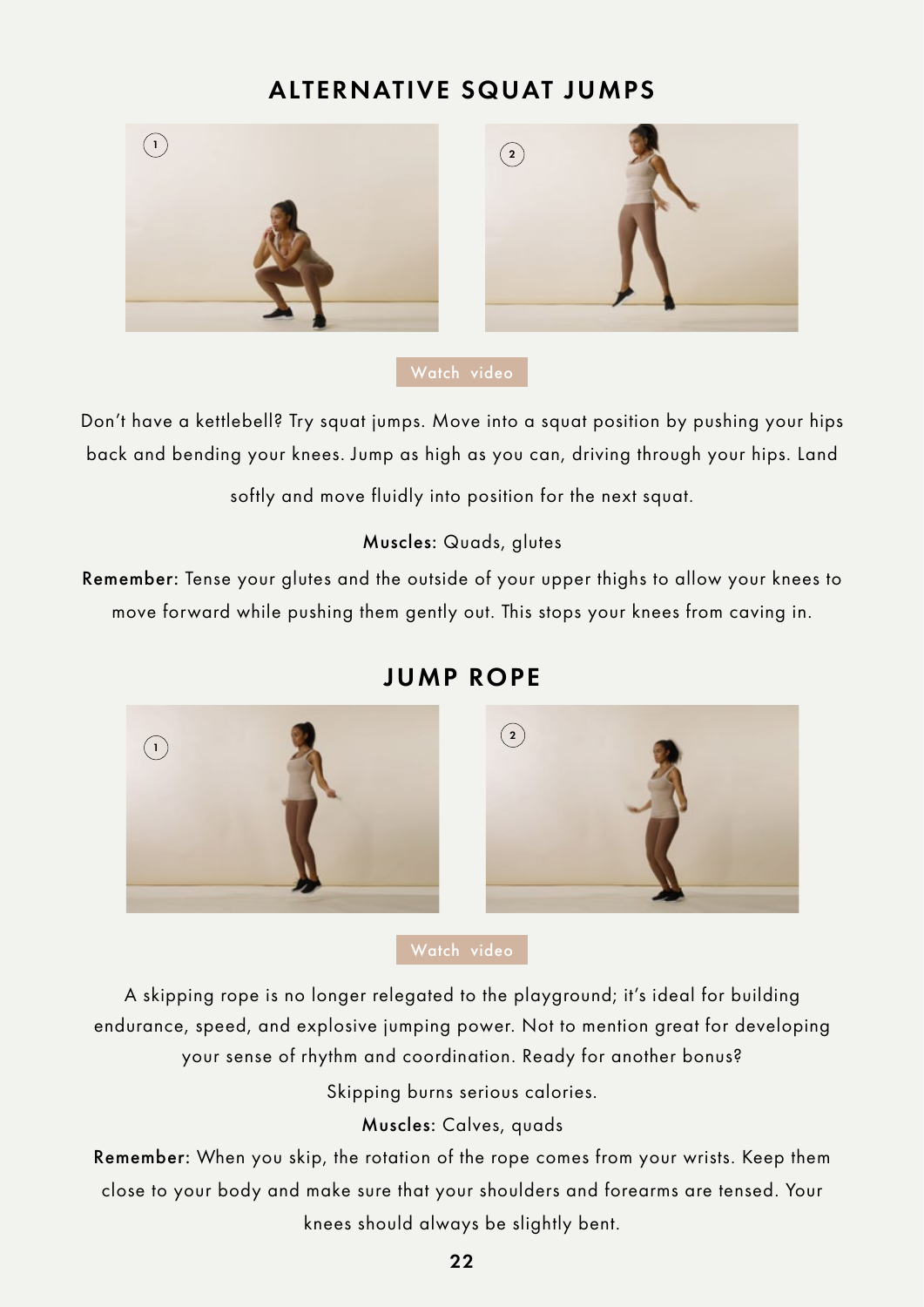#### WEEK 1

# Start your training strong!



Your first week of training starts now, and it's the foundation for your success! Familiarise yourself with the exercises and focus on doing them correctly. If you need to, just go back a few pages and take a closer look. Once you've got the techniques nailed down, you're ready to go. Have fun training!

#### WHAT'S COMING UP IN THE FIRST WEEK:

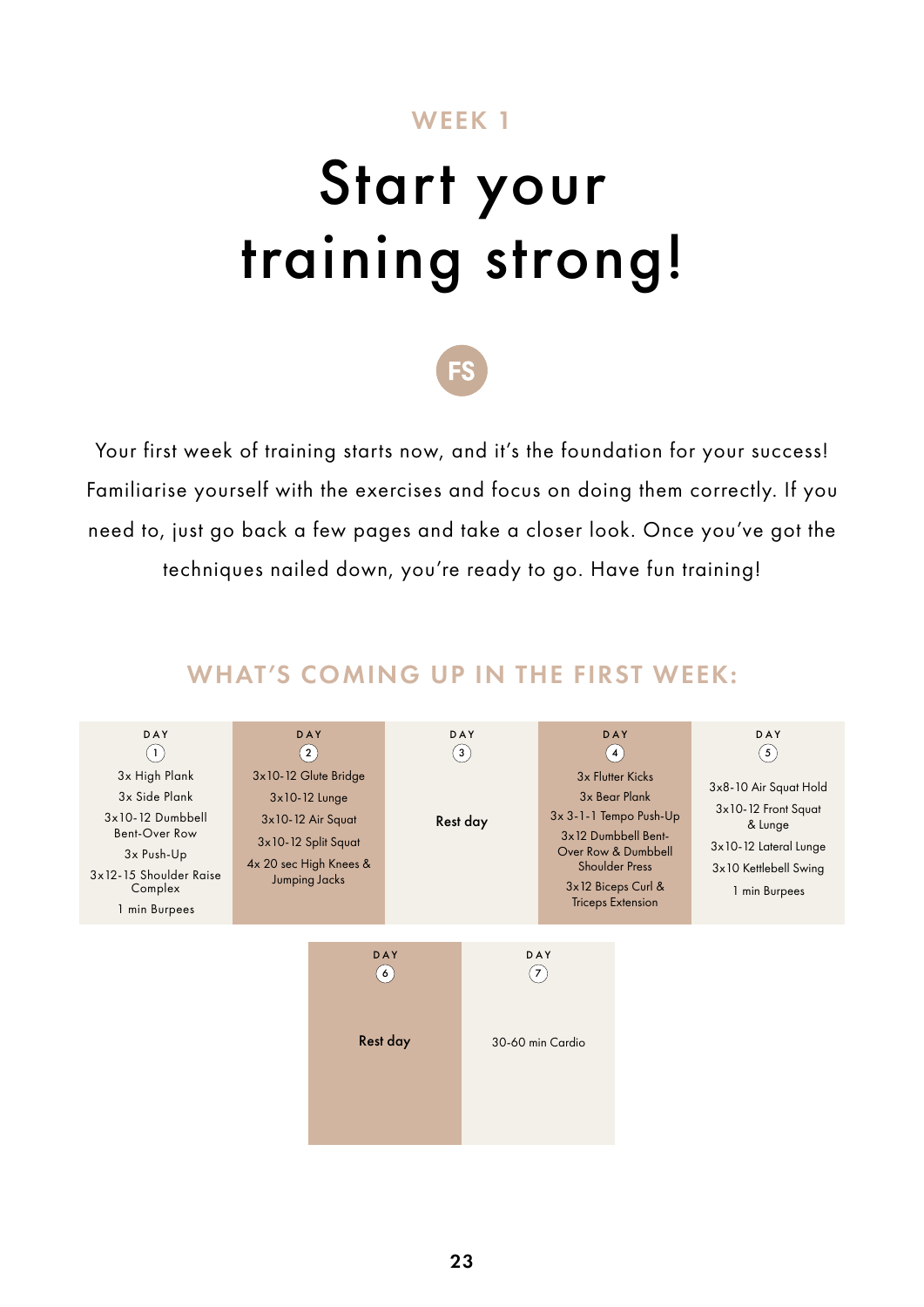

#### TIP

Protein assists with muscle growth. Right after training, your muscles are particularly sensitive to protein intake, making shakes are ideal for feuling your muscles post-workout! Mix yourself a delicious, proteinpacked treat for your muscles. Either Whey Protein or Vegan Protein would do the trick! Our protein shakes provide you with approx. 24g of protein per serving and contain all the essential amino acids that your body needs. The perfect reward after your hard training.

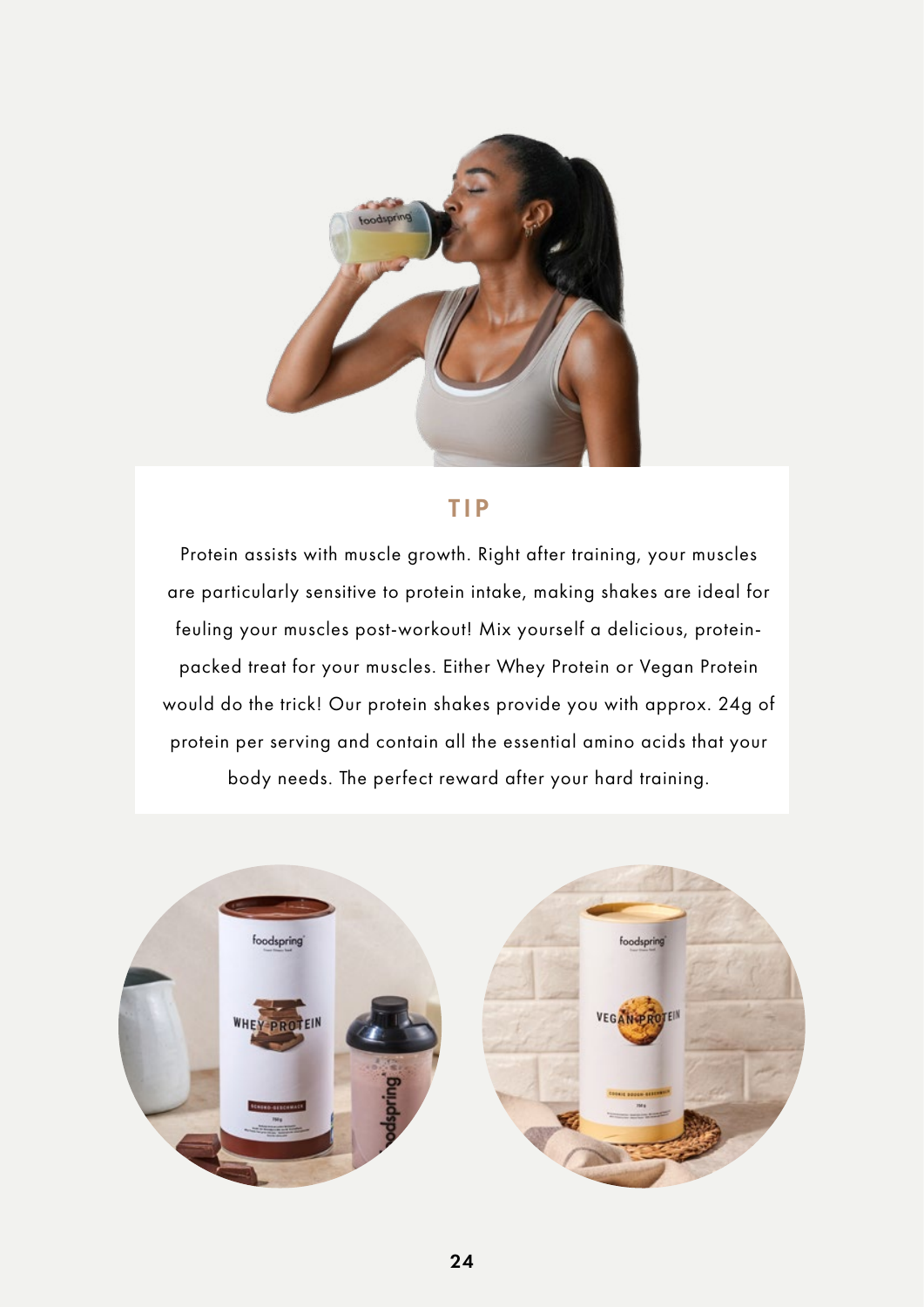## WEEK 2

# Keep at it!

You've got the first week under your belt, so keep it up! If you need a little motivation boost, take a few minutes and think about why you're doing this. Why did you choose our challenge? What do you want to achieve? Your personal "why" is your best motivation. You've got this!

## READY? HERE'S WHAT'S COMING UP IN YOUR SECOND WEEK:

|                                                                                                                                                                                                    | DAY<br>4x10-12 Dumbbell Bent-<br>Over Row<br>4x Push-Up<br>4x12-15 Shoulder Raise | ່8່<br>4x High Plank<br>4x Side Plank<br>Complex<br>2 min Burpees                                                                                      | DAY<br>`9′<br>4x10-12 Glute Bridge<br>4x10-12 Lunge<br>4x10-12 Front Squat<br>4x10-12 Split Squat<br>6x 20 sec High Knees &<br>Jumping Jacks<br>3-5 min Jump Rope | DAY<br>(10)<br>Rest day |                                 |
|----------------------------------------------------------------------------------------------------------------------------------------------------------------------------------------------------|-----------------------------------------------------------------------------------|--------------------------------------------------------------------------------------------------------------------------------------------------------|-------------------------------------------------------------------------------------------------------------------------------------------------------------------|-------------------------|---------------------------------|
| DAY<br><b>4x Flutter Kicks</b><br>4x Bear Plank<br>4x 3-1-1 Tempo Push-Up<br>4x12 Dumbbell Bent-<br>Over Row & Dumbbell<br><b>Shoulder Press</b><br>4x12 Biceps Curl &<br><b>Triceps Extension</b> | $^{\prime}$ 11 $^{\prime}$                                                        | DAY<br>3-5 min Jump Rope<br>4x8-10 Air Squat Hold<br>4x10-12 Front Squat<br>& Lunge<br>4x10-12 Lateral Lunge<br>3x20 Kettlebell Swing<br>2 min Burpees | 12)                                                                                                                                                               | DAY<br>(13)<br>Rest day | DAY<br>(14)<br>30-60 min Cardio |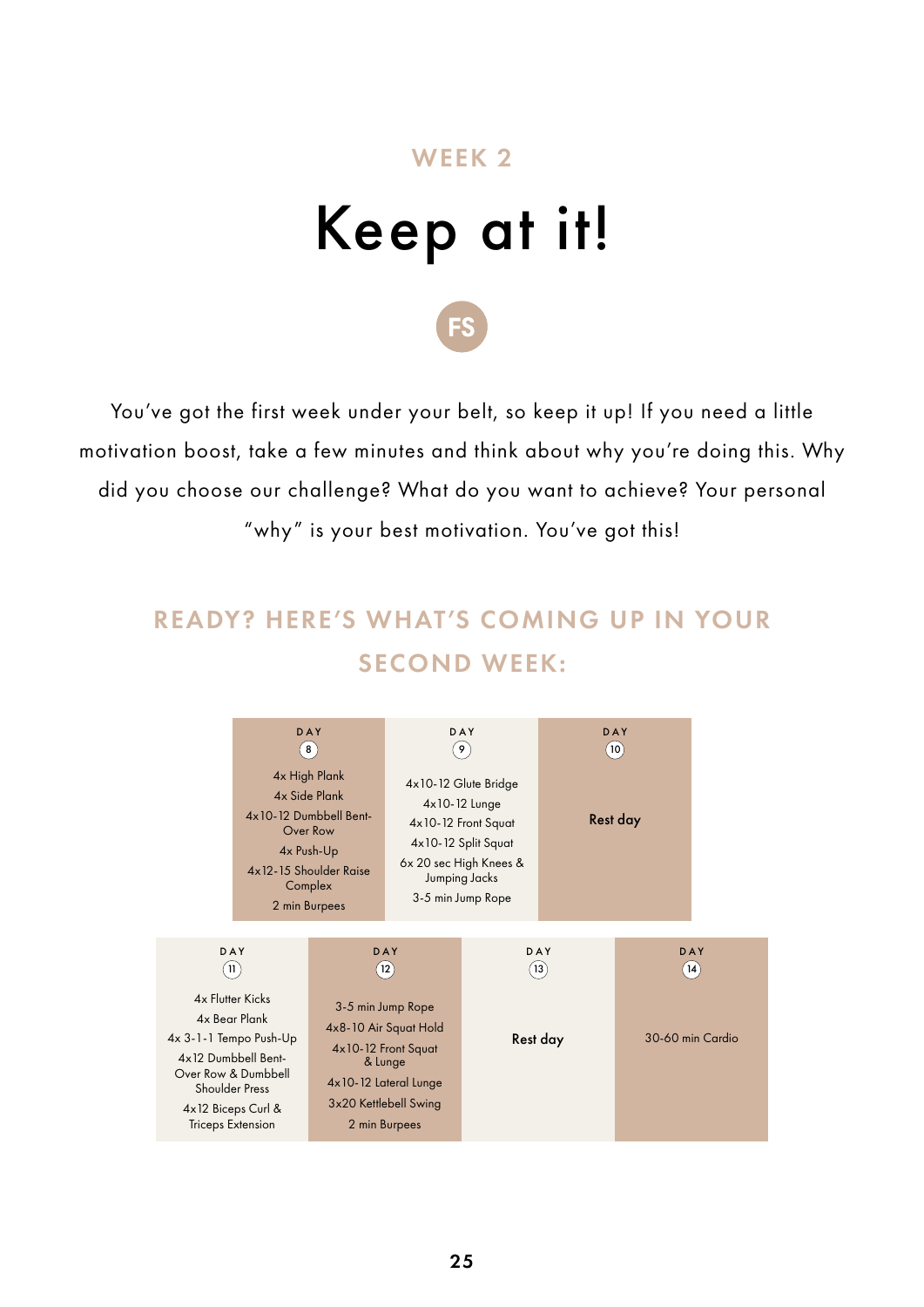

#### TIP

L-Glutamine is the regeneration supplement you might not have known you needed. We like to think of it as your new (and soon to be favourite) training buddy and all-around muscle regeneration specialist. Our L-Glutamine is packed in vegan capsules and is designed to support muscle recovery and nutrient supplies after training. All you have to do is take four capsules after your workout with sufficient liquid.

Make sure that you also hit your daily protein requirements for optimum training results. Our Protein Bars and Protein Balls are ideal for a snack between meals. They are rich in protein, contain no added sugar and are absolutely delicious!

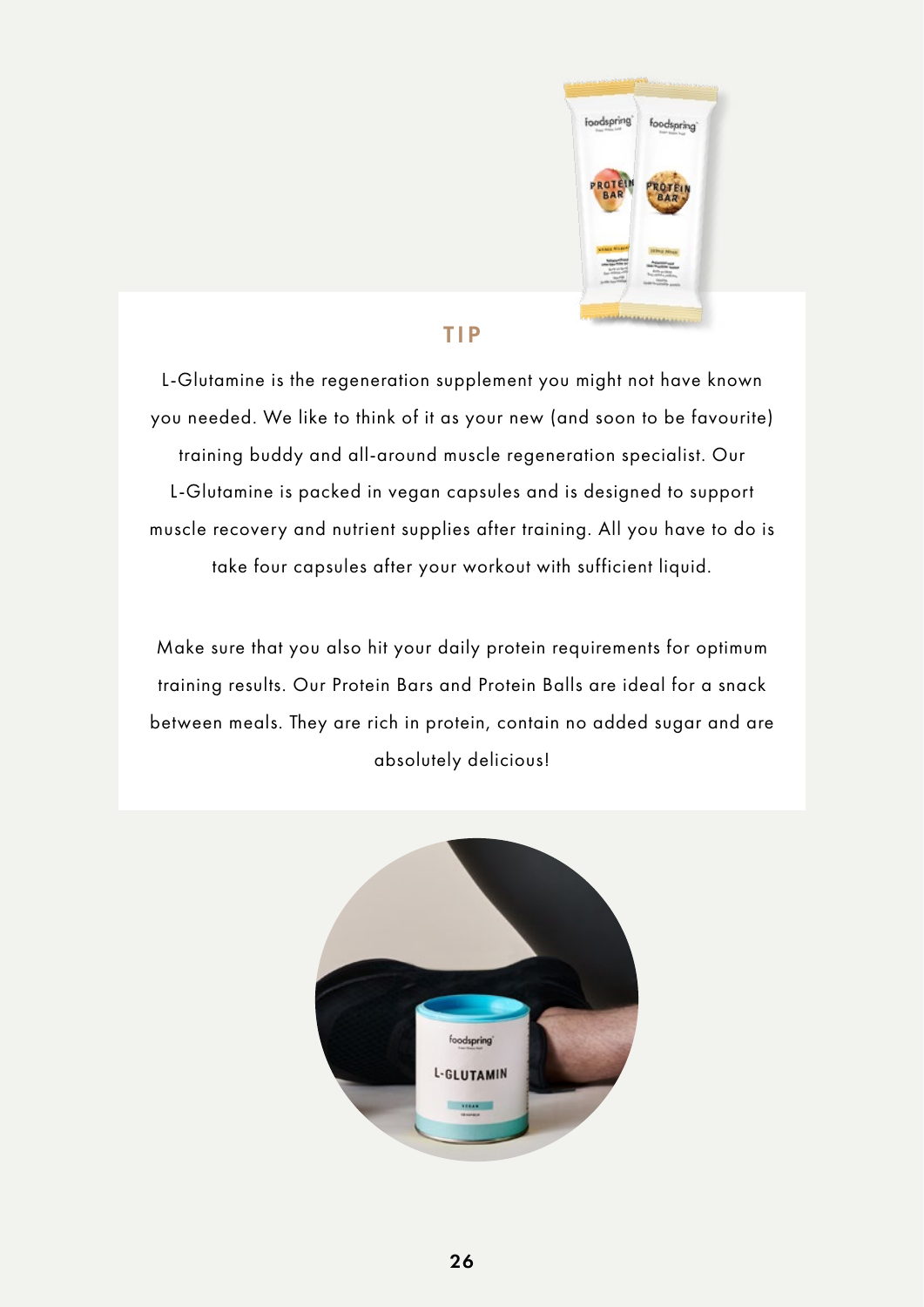# WEEK 3 Be proud of yourself!



Unbelievably, we've reached the last week of our challenge. How do you feel? Are you finding the exercises easier than at the beginning? Then you're ready to take it to the next level. Your muscles need a new challenge to get even stronger. Keep going, you're almost there!

## LET'S TAKE A LOOK AT WHAT'S COMING UP IN THE FINAL WEEK:

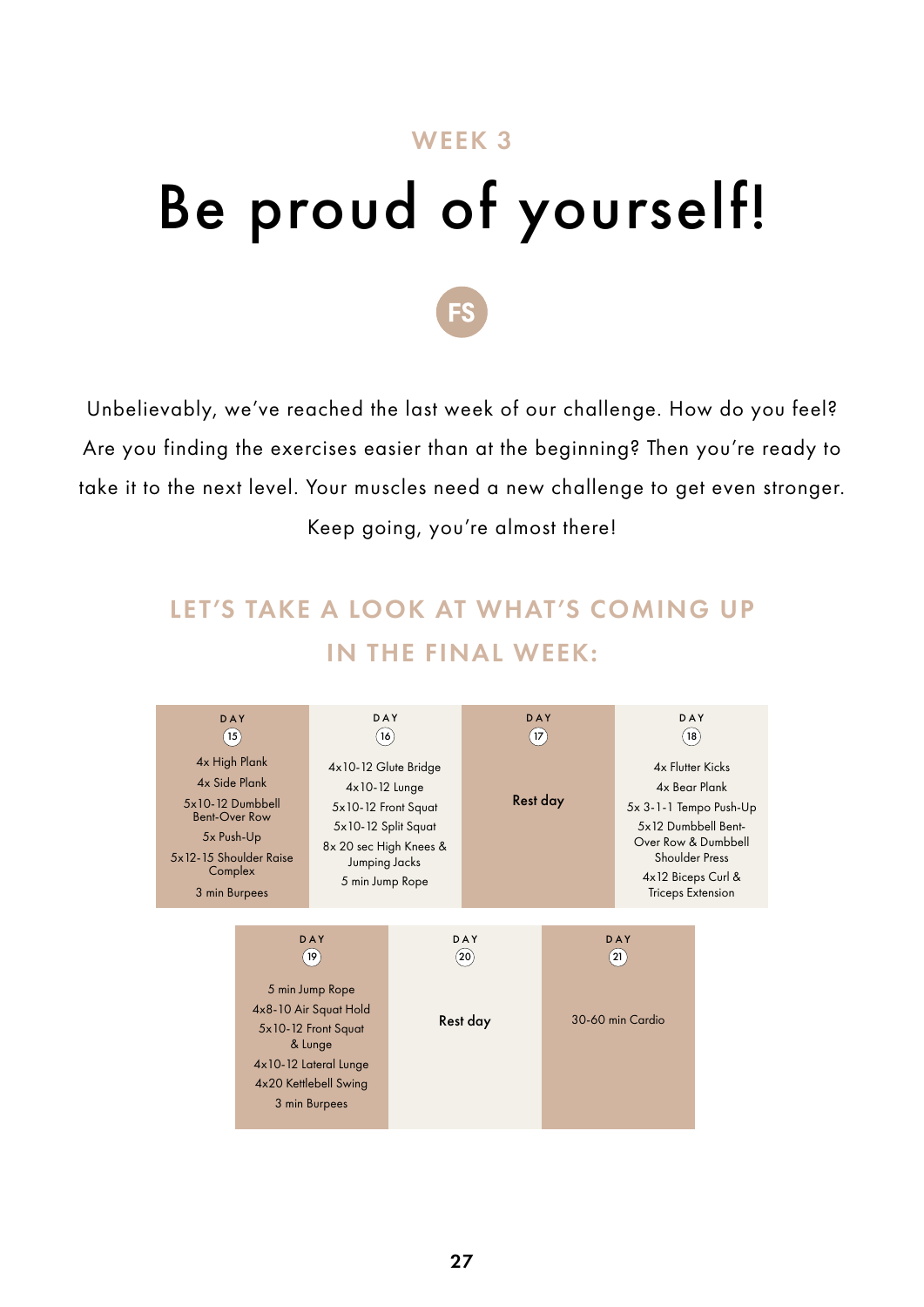#### TIP

For a little something more, grab our Energy Aminos and get the motivational boost you need for your training. They provide you with a dose of caffeine and BCAAs—perfect for a workout full of power. Just mix with water and drink, you'll be ready to crush your workout with newfound energy in no time.

If you prefer to enjoy your aminos during training, then Workout Aminos are for you. While you train hard, they act as your sidekick, providing your muscles with all the important amino acids and whey protein isolate for both the short and long term\*. If you choose to take Workout Aminos as part of your workout, you can (and should) still take your protein shake at the end.

\*Protein assists with muscle growth.



Way to go! You worked hard for the past 21 days, but that's just the beginning. If you're looking for more, how about our 30-Day Booty Challenge? Want even more? Then you can find endless inspiration and workouts here.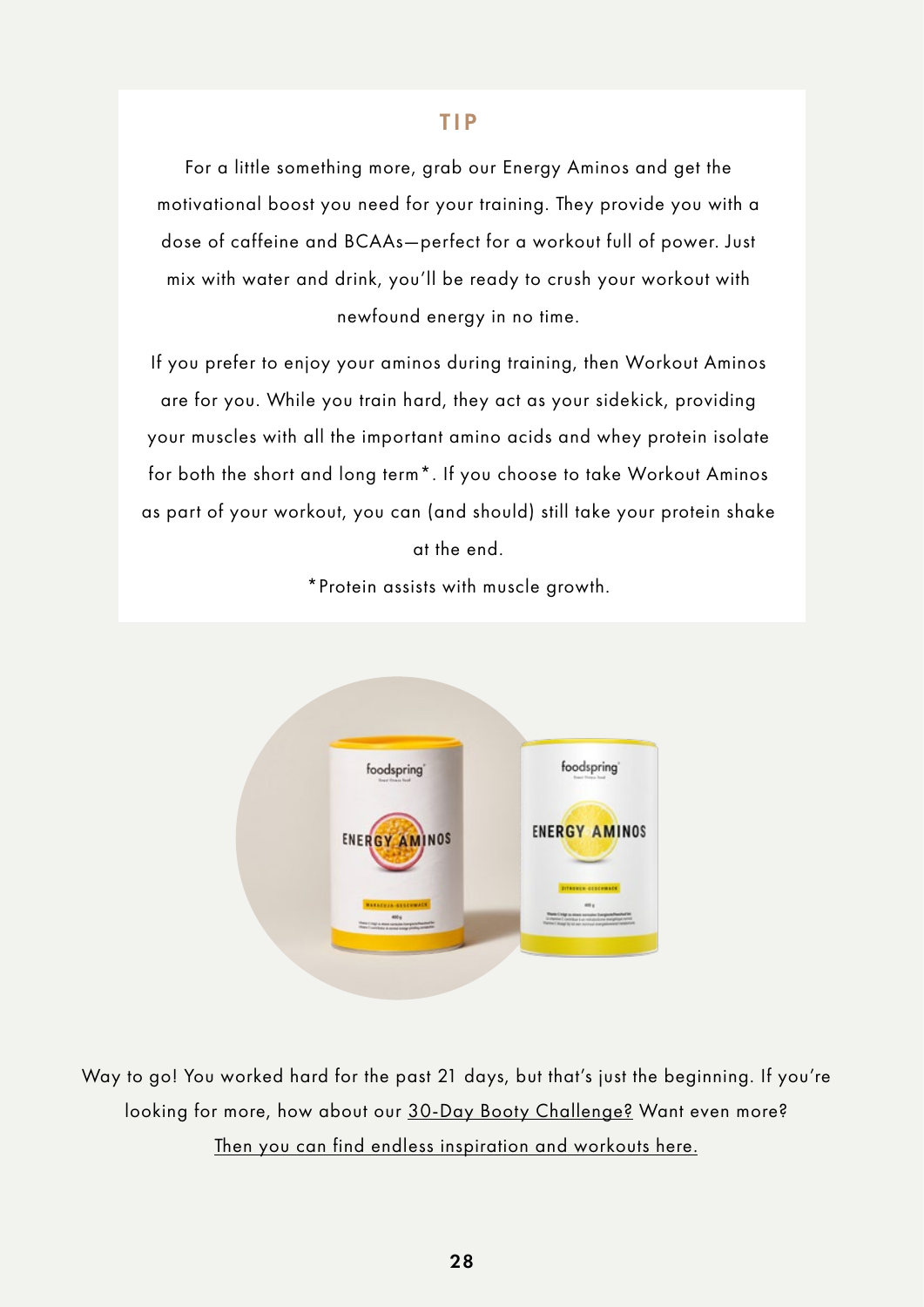# Your Nutrition Checklist for Optimal Results

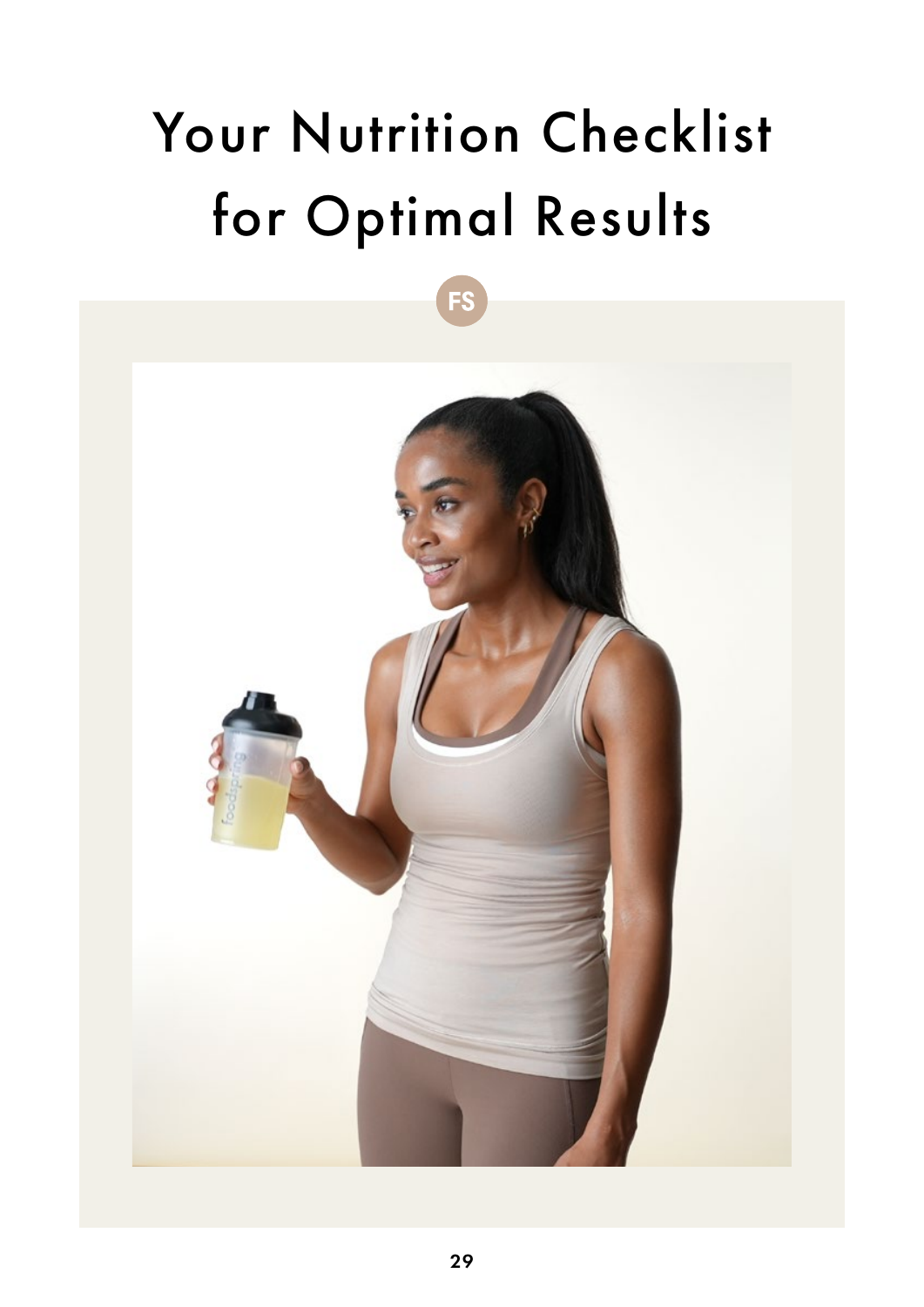#### How to Eat to Optimize Your Body Composition

Use this nutrition checklist for building muscle, strength, and losing fat fast. There's a lot of results you can see in three weeks of a new training program, but pair it with an optimised meal plan and that's where you'll truly achieve maximum potential. And that doesn't necessarily mean overhauling how you eat entirely. It's more about "identifying opportunities", says Molly Kimball, RD, CSSD, a sports dietitian with Ochsner Fitness Center in New Orleans.

"Those areas for improvement could be a lot of things, and it's not just that you're choosing foods that aren't good for you," she explains. According to Kimball, it could be your timing, frequency, or even how you're hydrating.

Here's your checklist to optimise the way you eat for more muscle, strength, and fat loss.



#### Assess Yourself

Before you can make any tweaks or modifications, the first step is knowing where you're starting. That starts with logging your meals for a couple weeks, says Kimball. "We want to be very non-judgmental about it. We're not establishing if it's good or bad, but it's assessing where we are." Be as honest as possible with the foods you eat, how much, and at what times.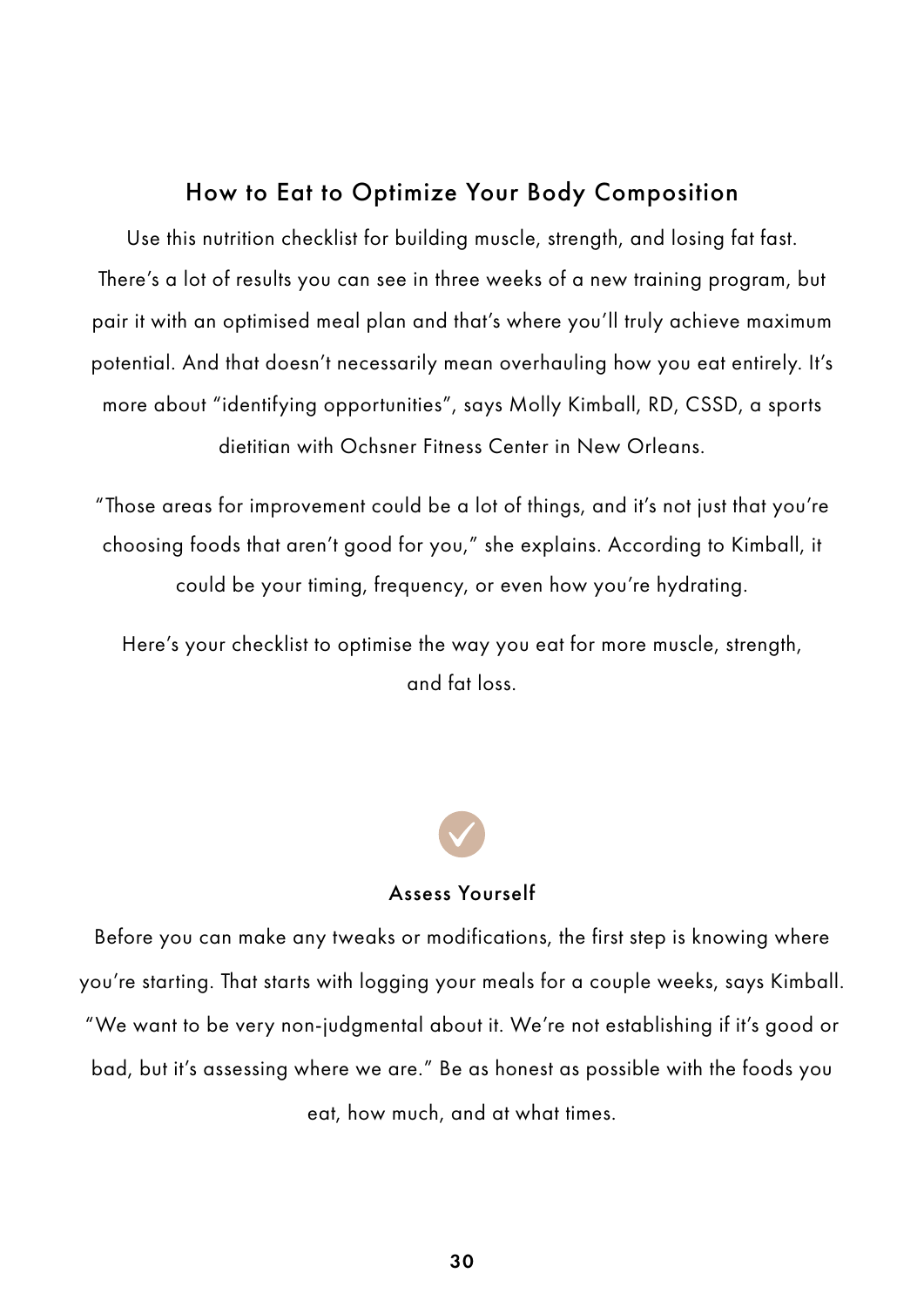#### Identify The Opportunities

After completing your initial food log, you could find many opportunities for improvement, says Kimball. For example, it might be that you're not getting enough protein, your carbohydrate intake is too high, you have really long gaps without eating, or you're slipping up when the stressors of the day start piling on, she says.



#### Close Any 4-Hour Gaps

According to Kimball, one of the big opportunities for improvement is meal frequency or timing. "We don't necessarily need to eat six meals per day, but trying to close any window or gaps that's going to be more than about four hours, give or take, is a good practice to follow," she says. However, if you're into intermittent fasting, and that works for you, there's no reason to reverse that, she adds.

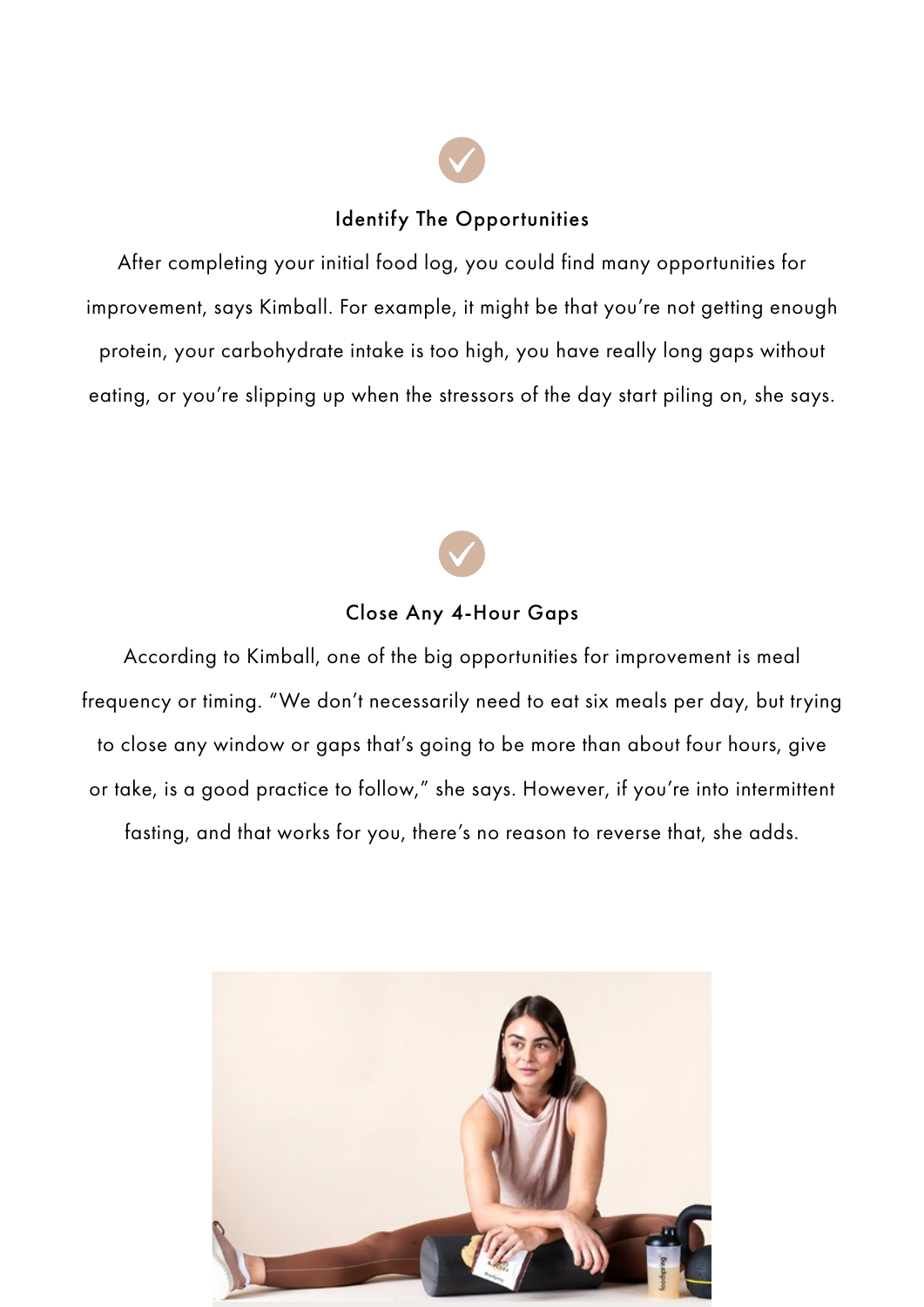#### Hit Your Macros

Protein, carbs, and fats are your three macronutrients you should try to get dialed in. "The two that I really look at, and that are easier to base on your body weight are protein and carbs, then fat is a bit of a wild card," she says. For protein, Kimball likes aiming for 2 grams of protein and 2 grams of carbohydrates per kilo of body weight...

#### Hydrate Better

According to Kimball, having a good hydration strategy is an opportunity that's commonly overlooked "It may not be severe dehydration, but I find if you're not well-hydrated through the day, you're hungry, or unsatisfied, more," she says. TTo nail your hydration, Kimball suggests drinking about 35 millilitres per kilogram of body weight per day; that's your baseline water intake. Aim to add an additional

500-700 millilitres for every 500 grams of sweat lost during exercise.